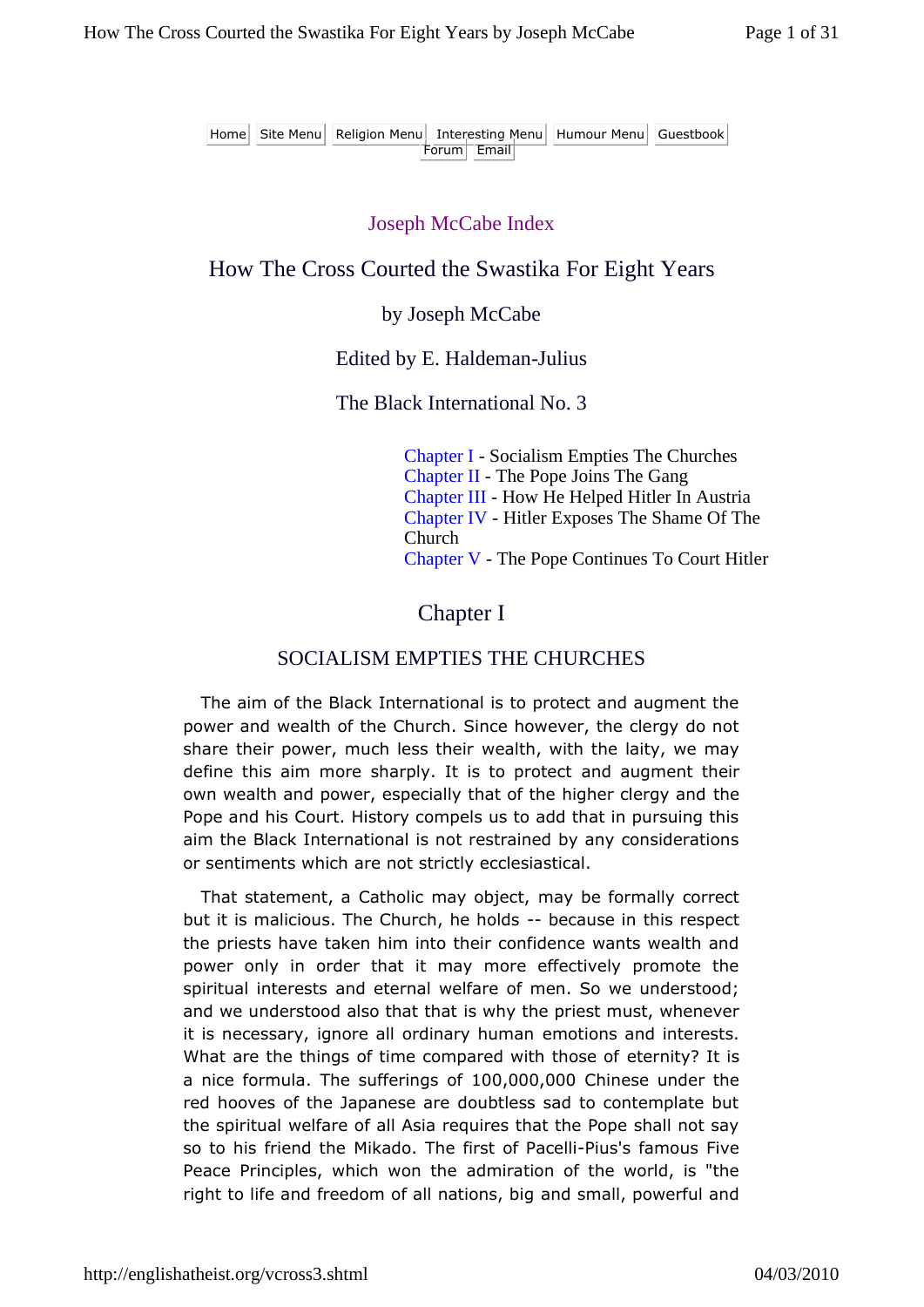weak. But the spiritual welfare of the  $A$ b $v$ ksginians (and Spaniards, Albanians, Greeks, Serbs, etc.) is much more impo than lifeer freedom so he had no harsh words for his frien Mussolini.

We might ndeed, if we had leisure to go into these matters inquire whether the enoror measures on of wealth and power to the Church after the conversion of inComhestanto in the fourth century and again during the Renaissance was really followed great spiritual uplift or by a remarkable corruption of both p and ChurdBhut we have not time for these digressions. Here w have to considetemporary events.

Now we saw in the first booklet of this sere ide sofhtahte Black International to protect its wealth and power was  $n_{\text{e}}$ greater than it is today. In my Decay of the Church of Rom  $(19091$  proved the satisfaction of everybody except Catholic's who have a short wobit for a from me without reading me, that in the course of the ndeeteenthhe Church lost, in actual seceders and descendants of seceders, 0a0b0out followerls lost almost if not quite as many du $35$ ng the next year, sor betwe  $\text{\textsterling}00$  and 935 The leakage steadily continued even increased all countries except those, such as Ireland an Poland in which the copuleds the ep then people in blinkers. The progress of Socialism, agains **C**hwirt in the declared war to the death, made the leakage worse, & nussiant her the Revolution it became a flood. In Spain, Italy, Austria, and America we have the decisive evidence of electoral statistics show worldoss of at l@@.s000,000nce the last war

Even for a somal htry like CzSeloohvoakia Catholics, we shall see, admit a loss o2,4000u60i0 fifteen yeannos the drift continued in America and Bwiasint only a question of the humiliation of losing so many membersin TGheernChanuych was estimated to have a  $\mathcal{C}\subseteq\mathcal{A}$ .  $\mathcal{A}$  and  $\mathcal{A}$  of  $\mathcal{A}$  of  $\mathcal{A}$  of  $\mathcal{A}$  it was meltingaway.

These spectacular losses are the key to the policy which F followed, first as Secretary of State and then as Pope Piu: When you know these indisputable losses, which are not obtruded upon public noticethay to the element followed by the Black International was quite inevictfabils pirmiaeny aim. It is the folk who do not know of the losses bww hto heare puzzled plain evidence of the Italian Church's enthusiastic suppo Mussoliimi all his crimes, the Vatican's open alliance with Japan or the Popset's ident call upon various governments to cooperat with him in the extimetiven in of Bolshevism in Spain, Russia, China, and Mexico. Thereforewithh deexad hing ountry in which we trace the action of the Black Internation at least qive evidence from electoral statistics or Catholic admissions c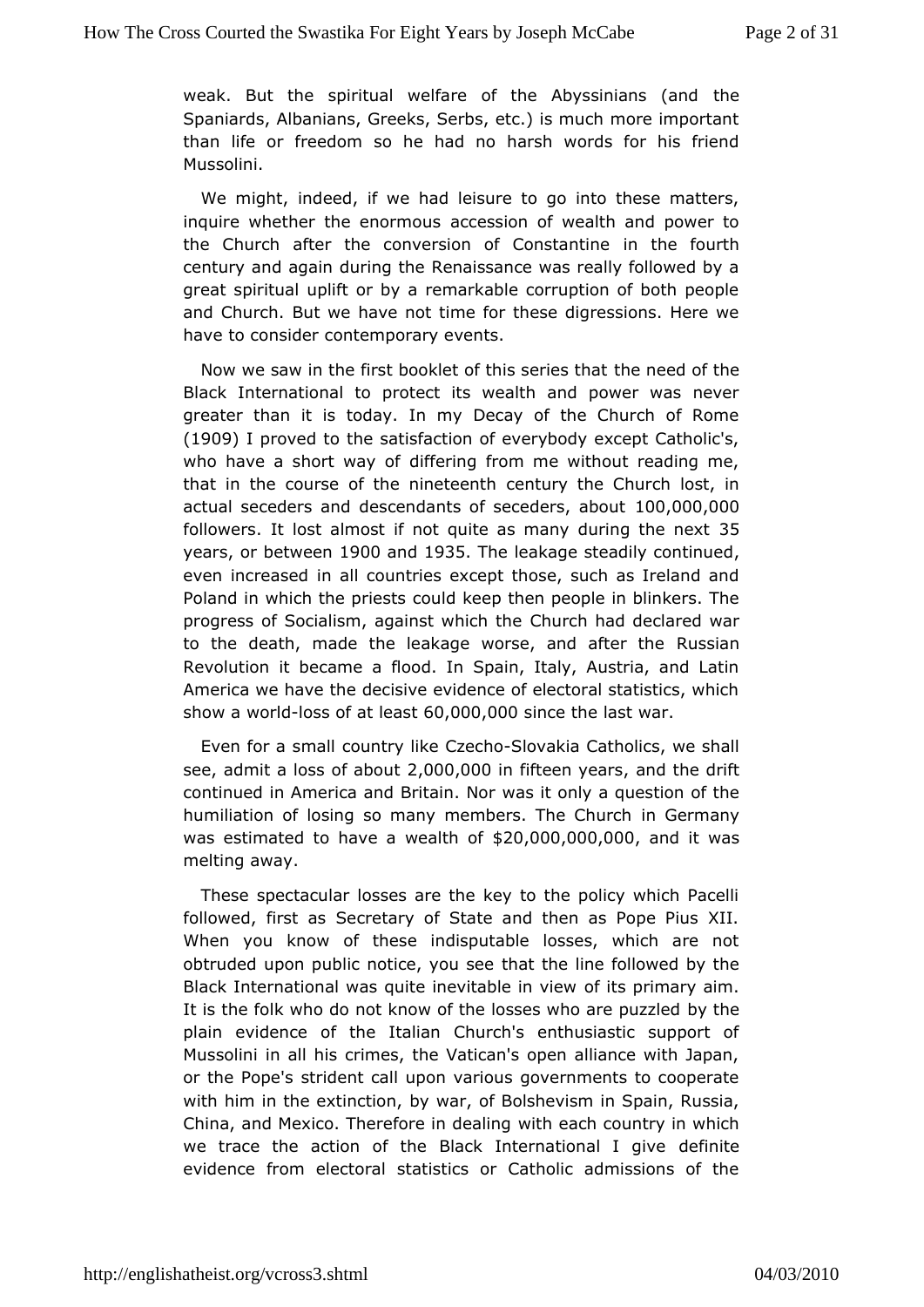enormous losses of the Church. In the last book I showed the the case Itally and South America.

It is vitally necessary in the caseRefeGenmes to the Church in that country suggests to the reader hat one moment it is tremendously wealthy and poweofdulthird of the nation- and the next day represent it as cowering powerless under the Nash.

The American public his been particularly puzzled by Car Mundelein making himself the chief spokesman of the Church. was a greCalturchman, praised in the highest terms by the Pop and the warmest frie Padceolfli when he visited America, scourging the Nazis at a time when no shate worm ach ventured to warn his people of the coming evil.

The humasnide of these consecrated movements is always interesting. Mundelein sesnutmisant oper he Papal treasury than any other cardinal in the Church aendempromanitseerd funds when prosperity returned to Chicago. Southamed Noalts channel refused to condemn him when requested by Hitler to do Besidest was convenient to have a rather adredddle enthusiast assuring American se charges of vice against the holy monks of Catholic Germwainckewde Neazi fabrications to cover a persecution of the Churchnelde wsary noto tell Mundelein that, as we shall see presently alrtehand Pope had suppressed the whole body of these Franciscan monks Westphalia domprehensive corrupthing were all in jail Anyway-and that the tholic bishop of Berlin had told Hitler in a published letter that theofbi**Ghoma**ny admitted that there was a large amount of "moral pervenrosintays" tiion whould.

How could Mundelein know that the Vatican and the Germ hierarchy were still pressing Hitler to be friends? He had sw exterminaB@lshevism, after a kiss of betrayal, and there wa nothing in the wholethwaorthe Vatican more fiercely desired than the destruction of Bolshevoiks mor by crook, in every country.

When the Pope, who would presset entity so assert "the right to life and freedom of all nations; "browdees mans kheed to invasion of Norway, the beginning of Hitler's monstro enslavement Euro, phee objected that there wege Oonly Catholics in Norway and to he hhead of the consequences for  $the "30,000,000$  atholics of Germany . heterant was that, since the Church of Rome does not admit that a man can qu when his reason or his conscience demands this, there wer Germany som (200,000 chand women and their children who had received Catholic bape 5s me Church claimed to have  $25,000,000$  e m b e.r s.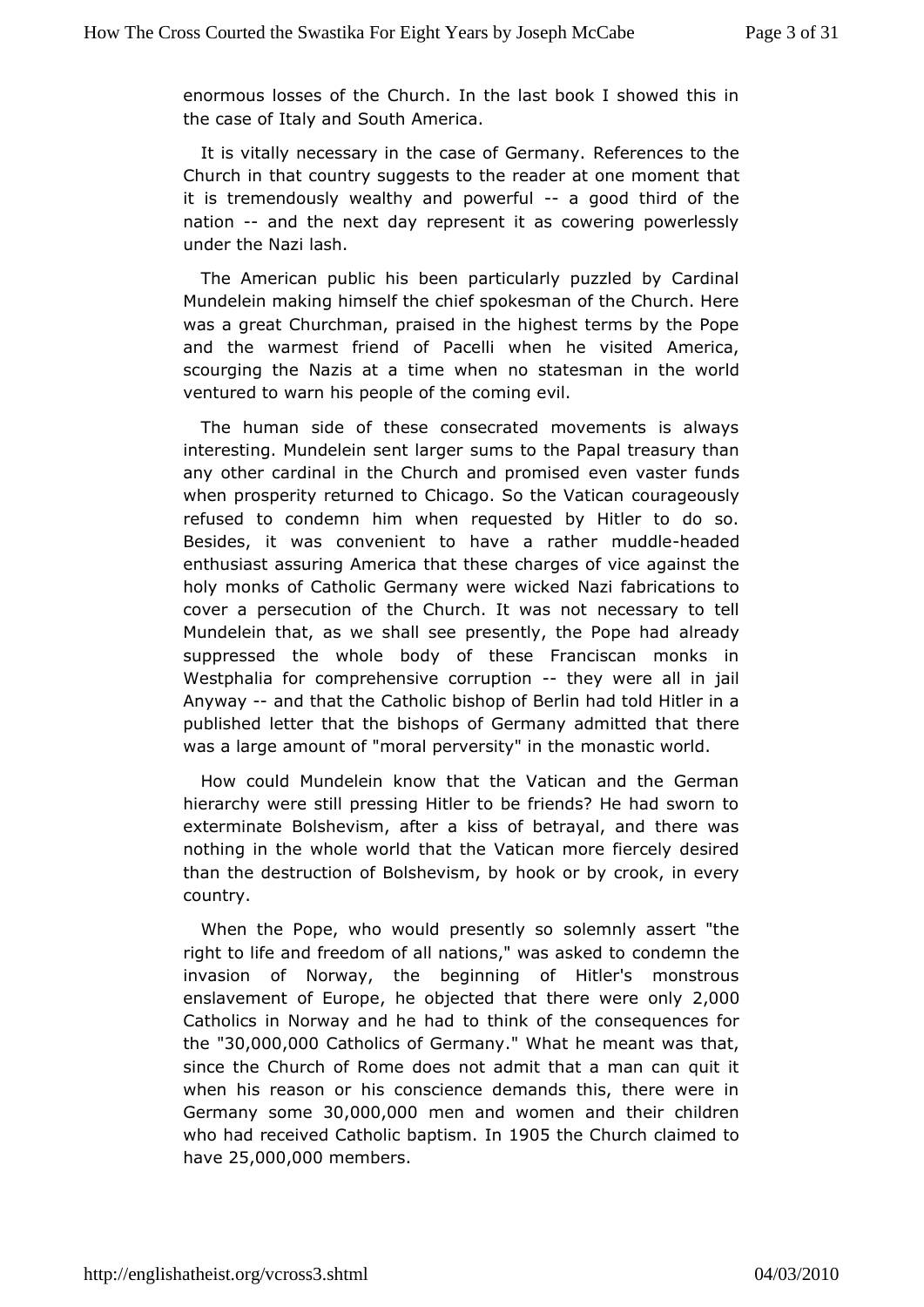Taking into acctohuenthe autiful fertility of Catholic parents these ought  $1940$  to have grown at to be a \$15,000,000 . point of fact it is easy to show that the adtewre robeataet the not more thas 50.000,000  $\theta$ erman Catholics ably not more tham  $0.000.000$  his implies a loss in the present generation of  $i$ least15,000,0,0 $\hat{p}$ robabl $\hat{z}$ 0,000,0;0 $\hat{\theta}$ nd this loss is not so much due to the acoftible Nazis as to the rapid growth of Socialism and Communism 19 slian clet implies also a proportionate loss of wealth.

The new woorddaditio which led to the disintegration of the medieval Church every-wther advance culture, universal free education, cheap literature and free rowth of  $\epsilon$ s, the urban and industrial populations, dehind at least as devastating an effect in Germany as in Britain and America. of the hugieculation of such writers as Nietzsche and Haeckel. cities like Bleatichly a fifth of the inhabitants went to church. But in Germany the ROmuanh had special conditions. Bismarck had switched off his Cantholociusm flr&o7m2to 1881 and directed it to the  $S$ **andalhsets now hade** enthusiastic alliance of the Church.

Some say that Socialic simmies, and some that it is folly, but the Church said that it is a **s**incowul is eeh, is much more likely to got men to avoid it. The Cathpoolicts coarlog aninzead Center Party and a Bavarian People's Party, venyd there was a sharp line of division between. Catholic votes and those o sinfu**S** ocialists and even worse Communists. Thirty years ago Social DemocFaetderation dropped its official opposition to all Churches, on the patammidiar plea of Socialist leaders that this would shorten the path to buptowers did not affect the irreconcilable hostility between Soatholistics and fact, when Communism in turn became a powerful force, as it did Germany, and in the Vatican policy Socialists and Commur were lumpted gether as Bolsheviks, the mutual antagonism was increased.

I havearlier explained that in the very promising new phase German life betw @ 24 and 1930 the Catholics and Socialists cooperated politically, a had ziws hmengrew they had another link in hatred of their common enemy.thCeathinoslicts infer rose to the highest offices in the state. But almed bishops knev Pacelli who lived in Germany 7 fool @ 29 saw that the leakage from Church was now dis **B**sfores the 14 1918 war the Catholic voatlere hand of fallen, in spite of the high Catholic birth rate. frbinnthonoonesixth of the total electorate, whereas Catholic writers **Flathemekdeseit** had estimated that by superior birth rate alone Catholics w raise their percentage of the population by one percent e decade. After wat their percentage, instead of rising, fell steeply, though the masSesetshoolifc peasants and farmers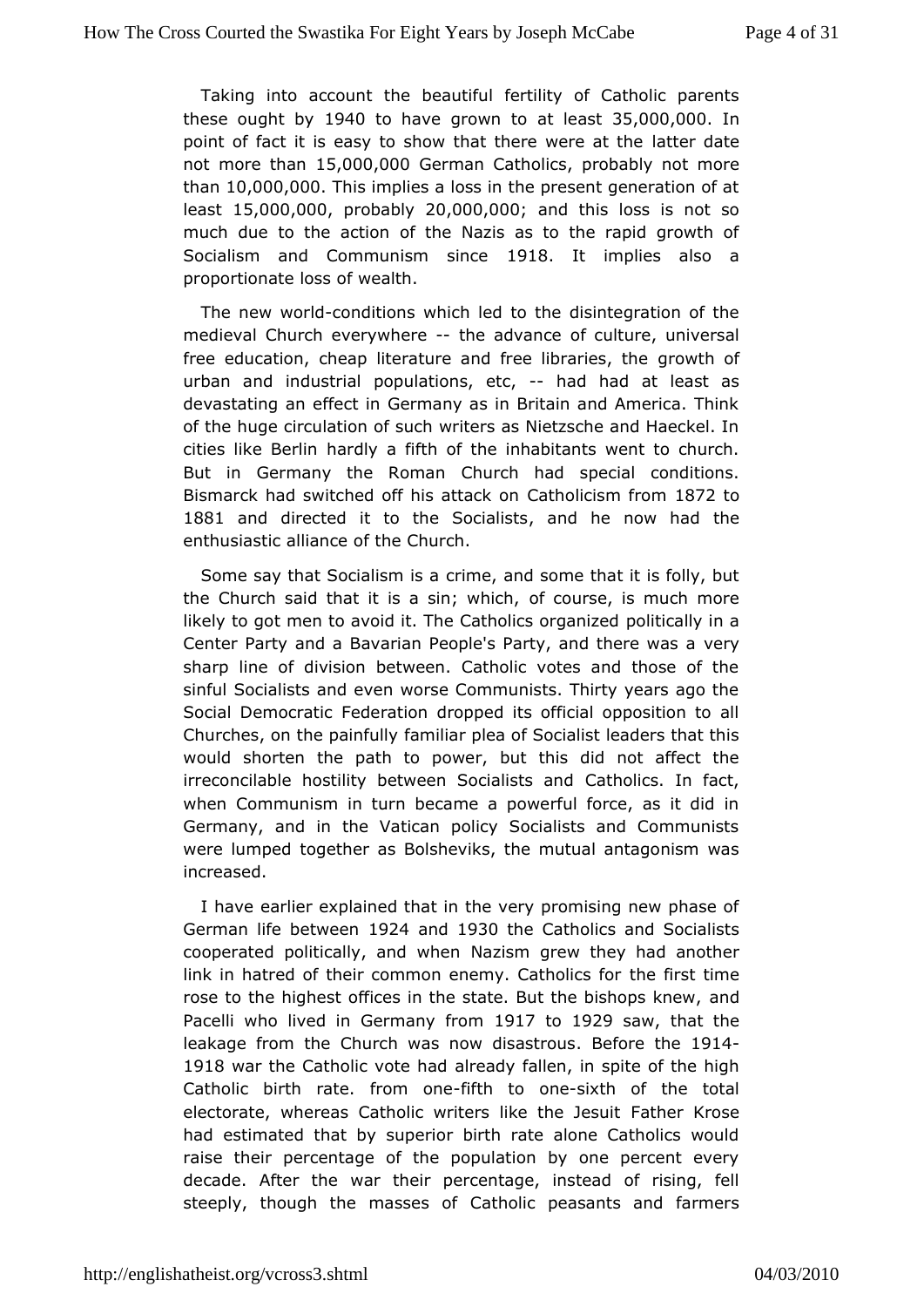continued to have large families whibe throe Coantal so been contently and the model of the masses of the mass urban workers increasingly practiced birth contorol. It is enough quote the figures at the last democratic elections. In Nove 1932 whenthe last entirely free election was held, the combin  $C$ atholic vote 5w $3a$ 26,58 $3a$  a tota $B$   $5f$ 000,00 $w$ otes or not much more than seventh.

In March 933 when Hitler was Chancellor and there was a good deal of trickery and intimbidation -- shall see, complete freedom the Catho-lictshe Catholic vote was 5,496,05i4h39,316,8,7c3r less thoanne seventh. Catholics who were represented in American literatthuirredofastheene population could not in this supreme-scerviss institation of the adultommunity. Their proportion would have been even less they had not had ntdhregetic support of the Jews against Hitler, as the Catholic Emil Ritten shis work Der Weg des Politischen Katholi(zli9s3m). The Jews were orbolgentehdein rabbis to vote with the Catholics, and in Berlin the Catholics Jewish candidate.

Now turn to the other side, At the time wbenathe Church to fight the Socialists the latter co 49d 0pold to sBly 1907the Socialist vote had 3r, ist to 300 he total number of voters hdandubled: the Socialist vote had i-mfordeased ten the Catholic vote the and into account the growth of population, considerably decreaseid.wBlutbægain pugh to quote the final figures, just before the ssamk obsefore dom the horizon.

In Novembetr 932 the Socialists and Commount easts 13,712,292 otes or much more than a third of the adult communit Before the March election Goering's men had fired t Reichstag to rais $\mathcal C$  omhmeunist scare and, as Hitler was Chancellor, Socialists and Communisted wereo hold meetings and their papers suppressed, so the  $\mathbf d$  b m munist vot considerably and the Socialist vote slightly. Yet the two parti cast12,321,684 otes or moire than twice as many as the combined (and freeh) olic parties and nearly a third of the whole. The Nazis, I may addhee wemainelection, with the help of the Communist scare, the Popærs swhelessheat higsee -- and corrupt tactics, did nothagetto bintene total vote  $(17, 265, 823$  tes out  $30f316, 8$ .  $\sqrt{3}$  ermany never voluntarily accepted HiHiesr.party took power because it was the largest o ten.

The glibness whithh works of reference continue year after year to say that  $C$ atho $G$  iecrsmany are -tohried of the  $p$ opulatioon  $25,000,000$ ut o $75,000$ .000.000 akethe German puzzle worse than ever for most people. How could a group of whoset out upon one of the most colossal aggressive enterpr in history begine flying and persecuting robined the nation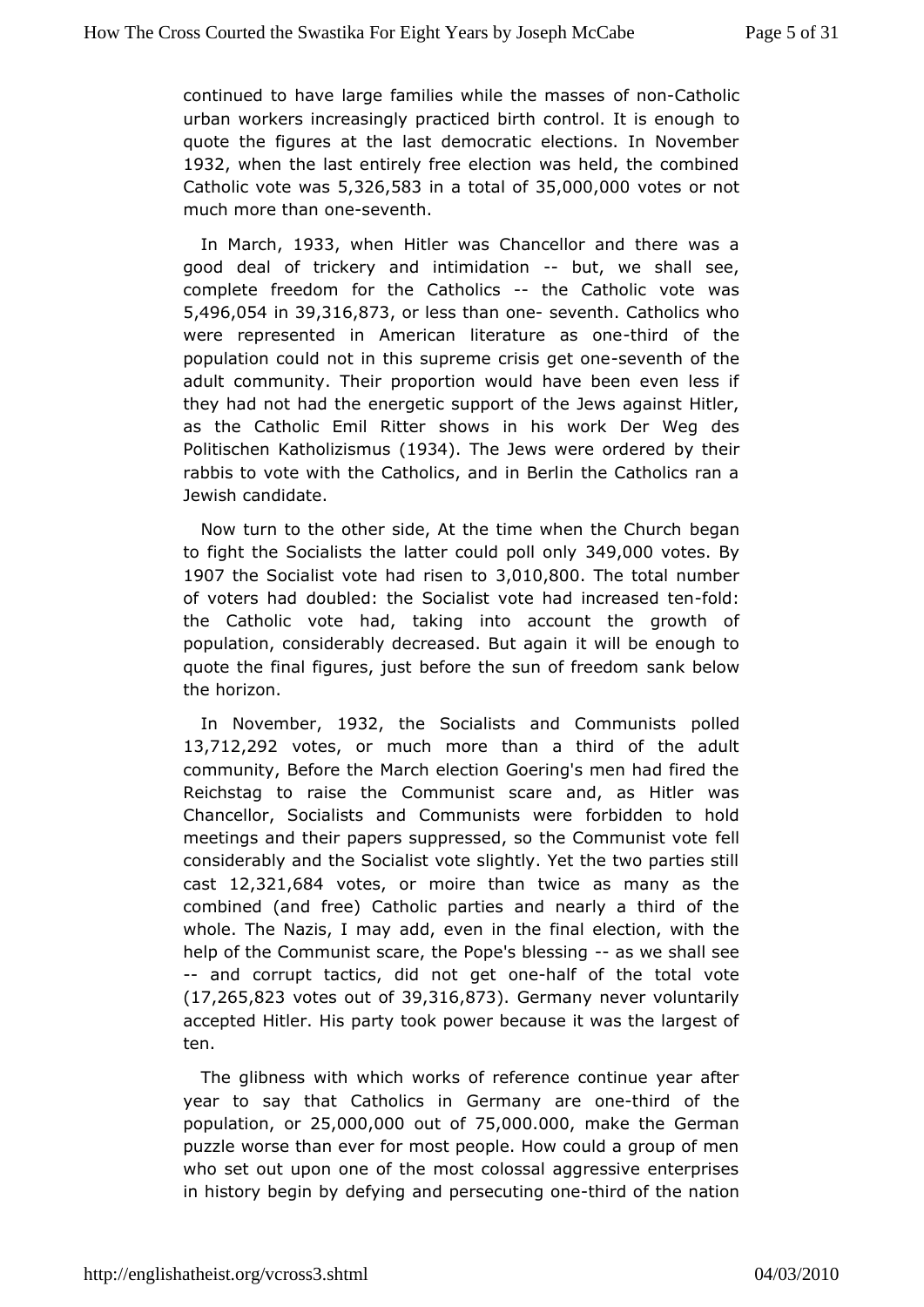in addition to a sae parcession of the still larger body of Socialists and Communists? Wohuy as expertlis (or oracles) convinced that the overwhelming majority  $p \ell$  othe German support Hitler yet pay respectful attention to the shrieks of likethe late Cardinal Mundelein that the Catholic third of the r is bittepleyrsecuted?

The truth is plainly shown in the above figth  $e$ s. As late as November election 9 362 -- we shall see presently what happened aftenthe Catholic hierarchy was violently opposed to Socialism and Communivesent ass to Hitler and insisted on Catholics voting for Catholic cannedidatesy  $\mathsf{T}$ mi $\mathsf{\mathsf{G}}$ ermany, where the main body of the Catholics is for own dn cheescertain where they form the great majority of the community. On t occasiom preover, the appeal of the bishop to their flocks w the most urgents alrednn since Bismarck had fought the Church 60 years earlisent seriously gested that any large proportion of genuine Catholics voted, in spisgs a veither for the Socialists or for the bunch of apostateadwhso, sahide, in were just as anxious as the Socialist  $\mathcal{L}$  horabolish the

you want to make an allowance for invalids and oth possibilities remember that on the other hand the Catholics the support a million Jews, who were too scattered to have their own candidates cilrotum stance's the voting figures give us a much safer indication of than than that the ments of writers.

These figures show that Datholive ret 3 percent of 33 perce, not f the adult comm An dteys perate aporhoiggihst suggest that in Germany, differently from in other countries youngare more religious than the older folk and this would g the Church a laog ar than the election figure's suggest. Such an apologist would hawe tho igeorant of German conditions. In Great Briton, priests publicly inadmain ythtaotw5nOs percent of the boys quit the Church when they leave the sc And in Britain the atmosphere is not quite as poisonous fo young, from Chaurch angle, as in Nazi Germany. You have heard of the Strength thromug whendent, but you may not have heard how youths have a song wit Onthe energienth, and in the meadows I lose my Strength through Joy," how wor girls sing on the streets a hymn to Mary -whifoor geeutg gests the exawtords-that her name was probably Cohen and her baby was born on the sindreomof the blanket. But suppose we take a generous view. Thirteen the creattion of 1932 meant abolu $2,000,000$  atholic Msake what allowand ekeyou for absenteeism from the polls (though every possible voter whipped upp other factors, but you cannot raise that figure  $t$ 15,000,0,000 hich is omdyf what the Pope claims.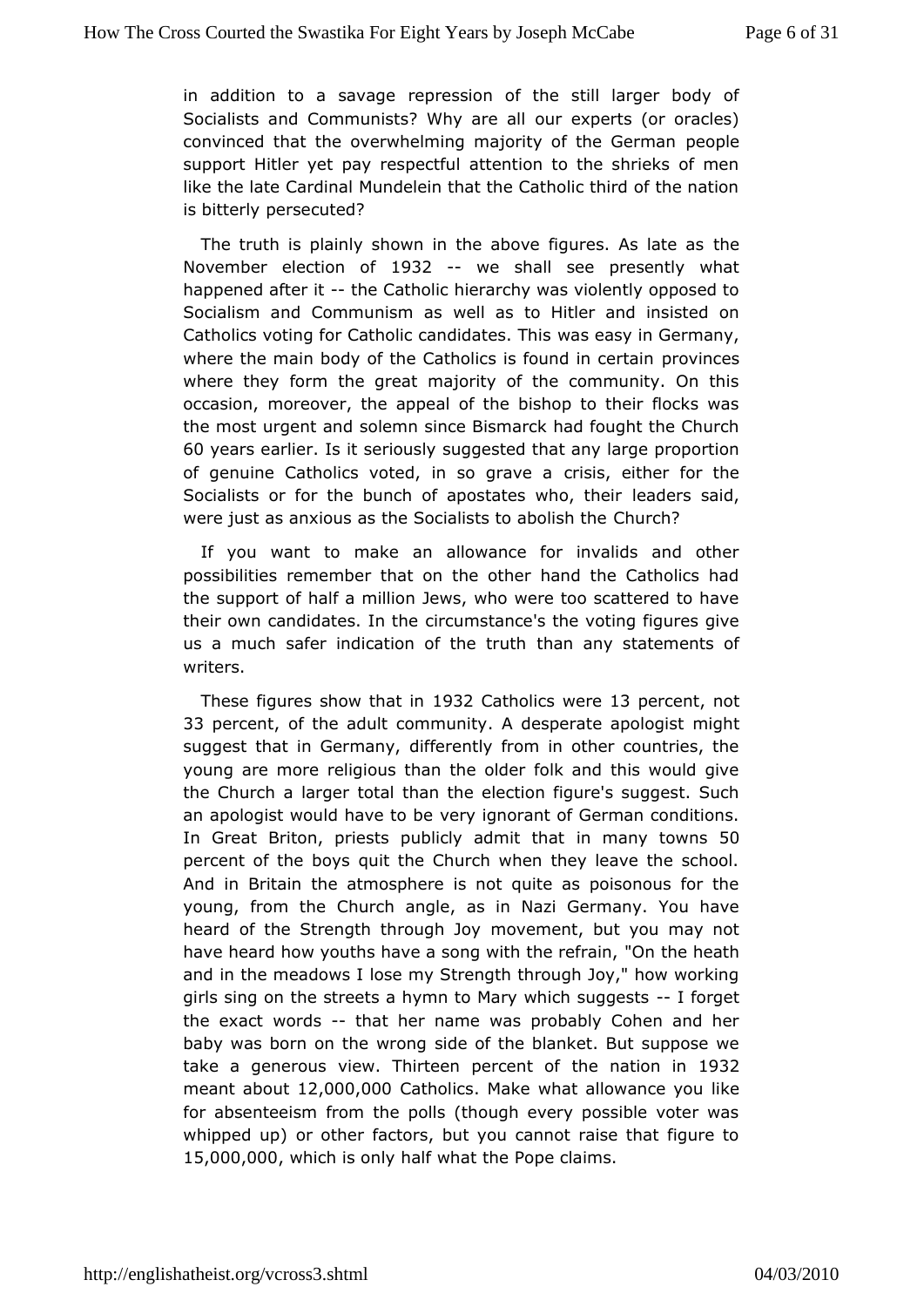And it is admitted that 982 htchee Churbas suffered further and catastrophic losses. The organization which hel Catholic body together is torn to shreds. Think of the nume societiels nights of Columbus, Daughters of Mary, etc.) which America are extremmedy tant in keeping the faithful loyal and docile to the clergy. Thesympaprreesesded in Germany. The two political parties are dissolved.  $\bar{p}$  hees  $\hat{c}$  athelis upreme instrument of the clergy, is ruined. "All thaone emains of the time great Catholic press of Germany," said the Vatican Rad March(194), "are a few parish maganzdnesen these have to be edited withgrehadest care." All Catholic schools in the Catholic provinces have beandcled setche charitable and other institutions which were oneadovfethteseminentts of the Church have been taken over. All religious ebcothers, nuns, have been ignominiously expelled from education and ev Catholic child ws from its Nazi playmates that this is said to be on account of a disoctovae novlague of some kind of shameful wickedness amongst them. A ghas hay srbp emaph tupon the whole by jailing thousands of them for moral turpitude seduction of the young. Then there is the economic pressur good jobs mbustgot from Nazi bosses, the social pressure, an so on. There cannot bethanot  $0.000,000$  atholics in Germany today, and that means a losts  $0.0000,0.0000$  at 0.000 kg if  $not 20,000,0.0$  The Catholic author of a special article in the London Daily ExpNessembet5, 1939 the most widely circulated paper importhe said that 91306 priests in the Rhineland admitted that the whalt ad hlosist flocks and added that "if the Nazis remain in power anoraberandecade Catholicism may be obliterated from Germany."

That is stronage uage than I have used.

Any man who finds this difficult tonay ndefstand m the following experience. A friend of mine, a phemsotre rof high and a Catholic by bapetrism h937 to pay a prolonged visit to relatives and friends in the Rhineland, his old home. Every he found the atholics speaking with genial disdain both of th Nazis and the Churcha Imawia by Catholic district, and when my friend asked what they thoughhatrope sthos vice against the monks they laughingly replied that theugdhad always suspicion about life in those institutions. Catholic belief, in words, was never so deep amongst them as Catholic writ pretend. They wanted to be left alone to drink and feed and smoke in the way of theirH bawth a such folk likely to have fared under the pressure of the arts five

However that may be, stupendous losses are, as I said admitted and these losses are the key to the Vatican policy Germany. It is to tch heem ckand to recover ground that, in spite of one deception after ano the Encathers ordered German Catholics to submit and has tried yeareater intear to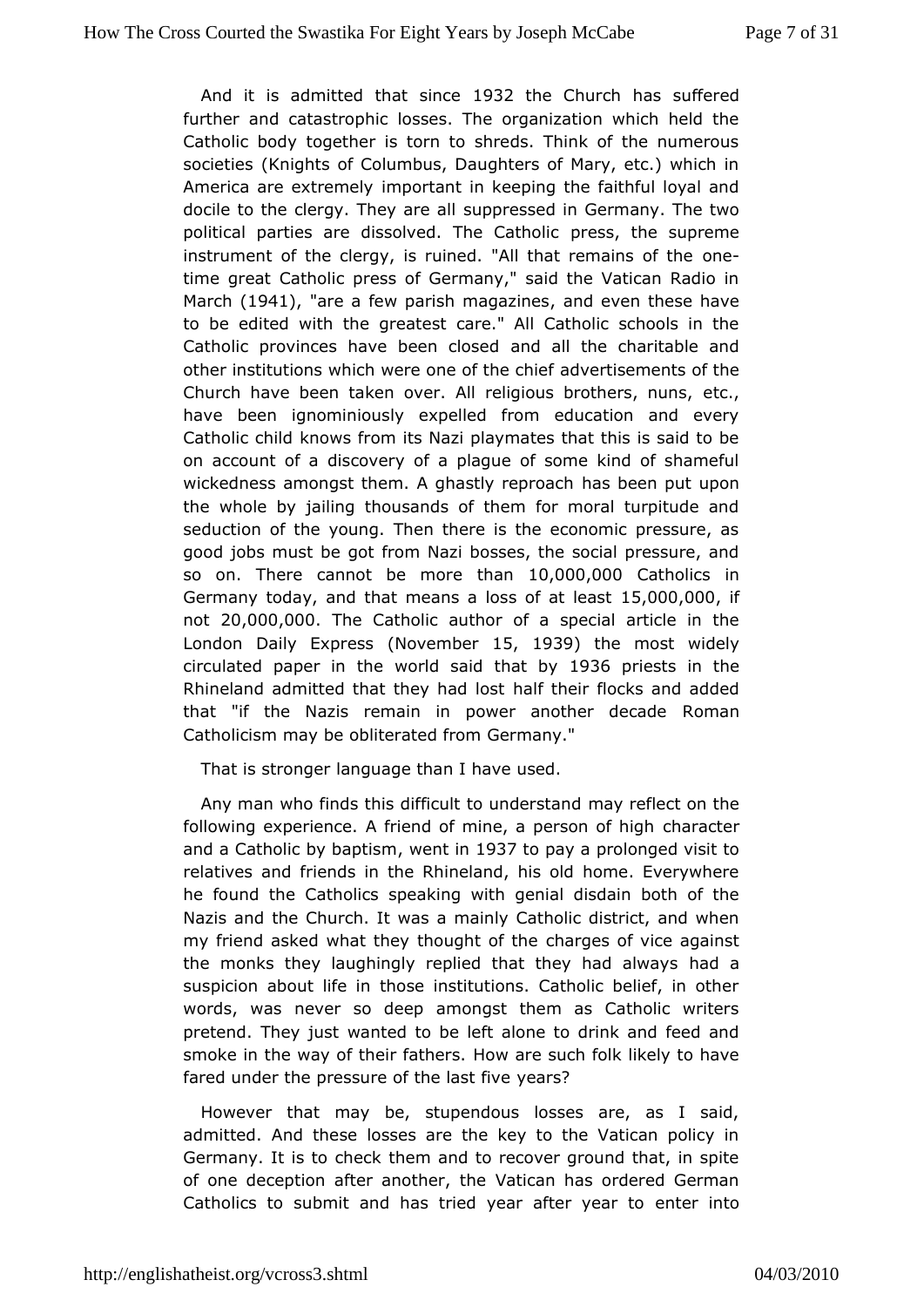alliance with Hitler. That is why the Pope in spite of his di letters of sympathy to Queen Wilhelmina and King Leopold an protests gainst the ghastly attempts to annihilate the Poles at they had becompauered, never uttered one word of straight moral condemnation of anytheenelong series of cynical breaches of treaties, ruthless aggresstiroemast meanntd offoul subject peoples by which the Nazi government has roused ag itself the anger and disgust of the whole free world excep Catholic all**Tes**t terrible indictment I will proceed to justify point by point.

## Chapter II

### THE POPE JOINS THE GANG

We saw that gwave dilemmas confronted Pacelli when, in 1930he became Secretary of the batat to Pope and took over the supreme control of the internatiotheel policy nof There was an acrid quarrel with Mussolini over the terms of Treaty and Concordat he had signed and a request from Japar the Papasyould recognize its annexation of Manchuria, which the conscience  $\alpha$  fiviliezed world condemned. We saw how he resolved these dilemmas. He Comkuedhthermly to two partners of the criminal Conspiracy; which would come to known as the Axis. He had hardly accomplished this, when third problamose. Hitler, doubtless encouraged by the holy alliance with Italy and seapaan emissary to ask for recognition of his share in the brewing plot at against the got it. The Black International joined the gang.

When yo sum up events in this bold fashion many folk shake their heads skepticaallyhosum, in the mad rush of life in our time it seems almost to behiancorigent is less than ten years old must briefly repeat the cet vicheent chappened in 1932 Remember that Pacelli knew Germany Heh bandung hly left iafter twelve years close observation of 902f9 atmsdlife his new ffice as Secretary of State compelled him to watc carefully the coiducal of events in that country.

Bitterly as he hated Socialism, hebecompues details everywhere sooner or later to turn to the Russian model declare religion "the opium of the people," he was fully awar in face tohfe Nazi threat and in view of the distress which th worldslump and shuedden cessation of loans had brought upon the country the Catholics owerating with the Socialists under a Catholic Chancellor, BruningheanCoatholieor General von Schleicher. Bruning was a shrewd opportunist leaneto the Right or the Left as occasion required, but he was good statesmanlons as he held together the coalition of Liberals, Catholics, Jews, a **Social instra**nist the Nazi's had no chance of success. It was in very Værtgeapathatthe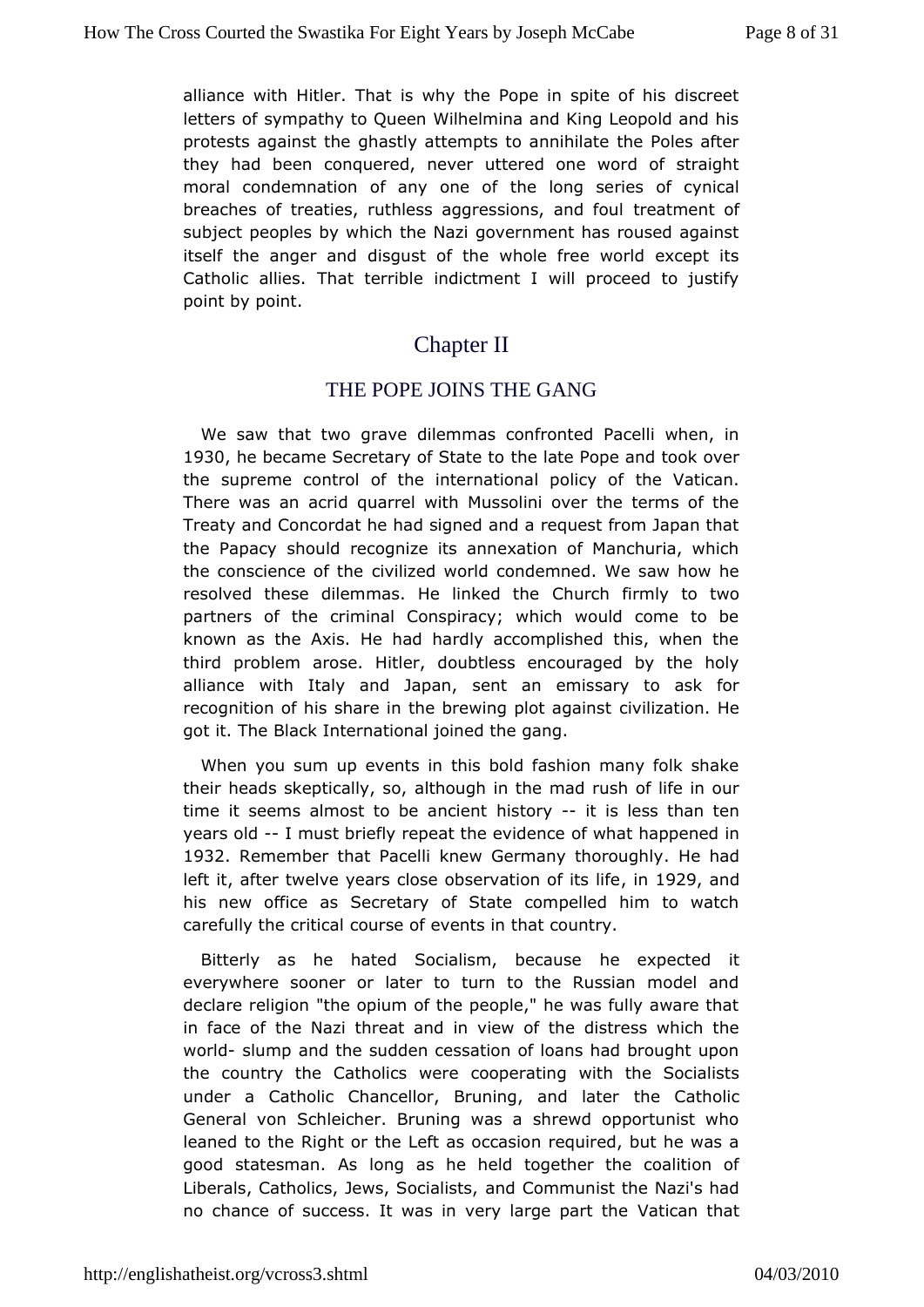ruined this defense and the leadership of Bruning by forcing away from the Socialists and patronizing the Nazis.

That Pacelligwaisty of a criminal blunder must be admitted. He knew that Hitler hadgave eagly oof of his duplicity and of his infamous intentions but like heMugsasmobilmeid on the success of Nazi militarism and the spinelessness of democracies. All the world now knows how first the Germ industrialists, head Thussen and Hagenberg, brought their millions to the Nazi treasury eveenty unseeachs in their power to influence their Liberal and Radild atll ewo skieansour. The new Nazi Party emerged from as slimy a mess of intrigue deception as one can imagine. Hitler had won a large body of workers-theNazi group had started associalist working class movement, pusemande-by promising to improve their condition at the expense of "thaopiblad as Blayd 931 Hitler welcomed the gold of the -capid adinsyt othered that came along- and sold his -Somialism. Ambassador Dodd, who was then in Berlin, describes in his Diary how he saw the royalis landownersas well as the industrialists buzzing round the Na headquarters.

Hitledoublerossed them all. He took their money and rose in November 932to the lectoral strength which I have described. In 1930 the Nazi vote had besteath of the whole 32 it was onthird. But they had used up eabluthces and were very dejected. They could get no more from the Liberals Conservatives and they could not approach the Socialists Communists, how evactly they were to sell what soul they had to the devil. What abCoauth bhecs?

Von Papen was the queerest figure in the bunch of Nazi lea His Catholic standing was such that he received a high deco from the Aatican-he is a Chamberlain of the P-apanand Court he was a friend  $\boldsymbol{v}$  ertyh conservative President Hindenburg and the Prussian aristocratsum mehed 932he had hrough his influence with Hindenburghay model the away from Bruning, though he had in turn soon Clasts to the Cofferal von Schleicher. Note carefully that Germany thus had th Catholic Chancellors (Premiers) in succession, an Honor of they had not ther to dreamed, under the Socialistical coalition, which Pacellid hest to destrow in favour of the Nazis.

Von Schleicher, in close touchGewinthanthheierarchy, adopted an even more pronounced policy of cooperation with Socialists against the Nazis than Bruning had followed. With support **dered** to publish the fact that the aristocratic Pruss landowners hadamelessly dipped into the public funds, and Von Papen easily perbuand burg to protect their noble caste by dismissing Von Schleicher Hiathedr n Cahlainn gellor.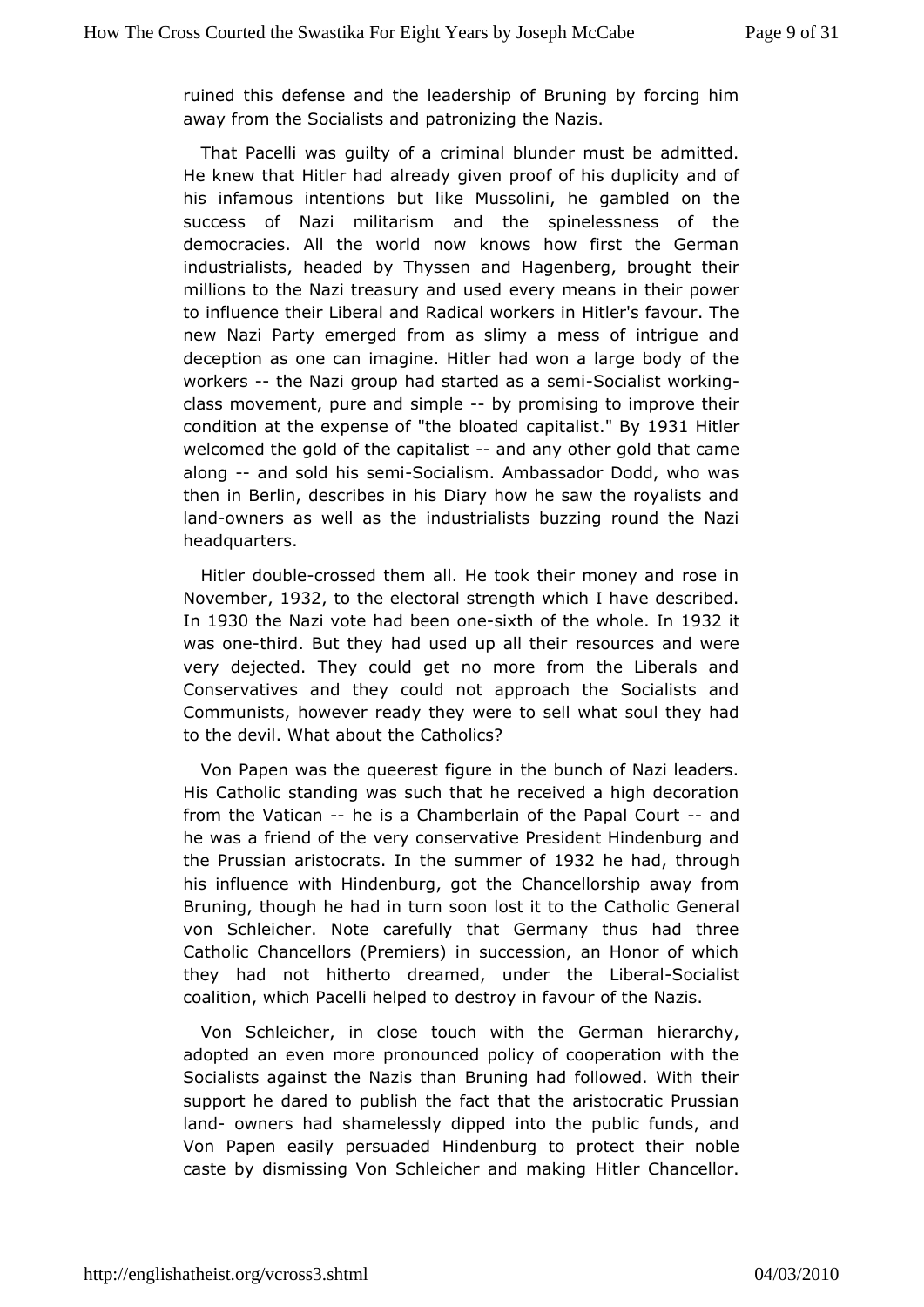He would now control the next election: aGnodertihned greasy would do dirty work in the country for him.

About the same the abeginning 9c8f3 Von Papen was sent to Rome to propose an althænd/eatividalm. It is quite stupid to affect to dispute these state mement Bab per aimse a published sp $(\oplus \oplus \oplus \oplus \cap \mathbb{Z})$  November 1933p. 7), which I have readactually boasts of hi**G**nw**Nowemben 933he** made this speech to arge audience of Catholic working men at Cologne, speaking as one to  $C$  athers and rousing them to support Hitler. He said, unctuously: de'sPtrion weiddemeeto render an essential service in the birth of the government of national regeneration." As his bosom friends, Hitler and Goe wereapostates and half the secondary leaders were notoriously sodomists, I dow om moder that folk find this chapter of German history perplexing, but thape Mondid in fact propose to Pacelli, in Hitler's name, that he shoseuld conducath holdics to drop their hostility to the Nazis in return thon, ed when they power, a favourable Concordat with dueinCchumishtwelve years in Germany Pacelli had tried in vain and otheratt this Pacelaiccepted is abundantly proved, and most clearly by t subsequent coures vee roofs.

Early in 033 the statement was widely inepteat  $\oplus$  derman Press that the bishops, meeting at Fulda, had received instru from Romeatoandon the hostility to Hitler and had passed thes on to the clergy fult this r stated in all histories of the time that in preparation for the I Matriolm only Catholics and Nazis were allowed to organize and appecaunttoyth See, in particular, the account, which will certainly not bet<sup>ig</sup>ed best of bias, in Seldes (The Vatican). He adds that one of the Catholical clerical leaders, Msgr. Kaas, was sent to Rome to advise Pa agree and at he said of Hitler: "This man, the bearer of high ideal's, will do alils thatessary to save the nation from catastrophe."

I gather that twere already some in the German Church who were in favour of allidentiderwich thew years later one of the most important priests in Muni**ch** is diiwerde reand dwas officially honoured by the Nazi government; at the heat of the heat of later struggle, when many German Catholics blamed Card Faulhaber, head their Church, the Valerist paper, the Irish Independe (Alugust 3, 1938), which was in close touch with the clergy, said that "Cardinal Faulhaftreenwolays to enty ational Socialism in the beg-iniminogther words, untid or until ther crossed the Vatican. Hitler had by this time begun to wash ot suspicion that he would, if returned to power, injure the Chur

In onef his first speeches in the office ans all and 933 he said that "as ewen Christianity the unshakable foundation of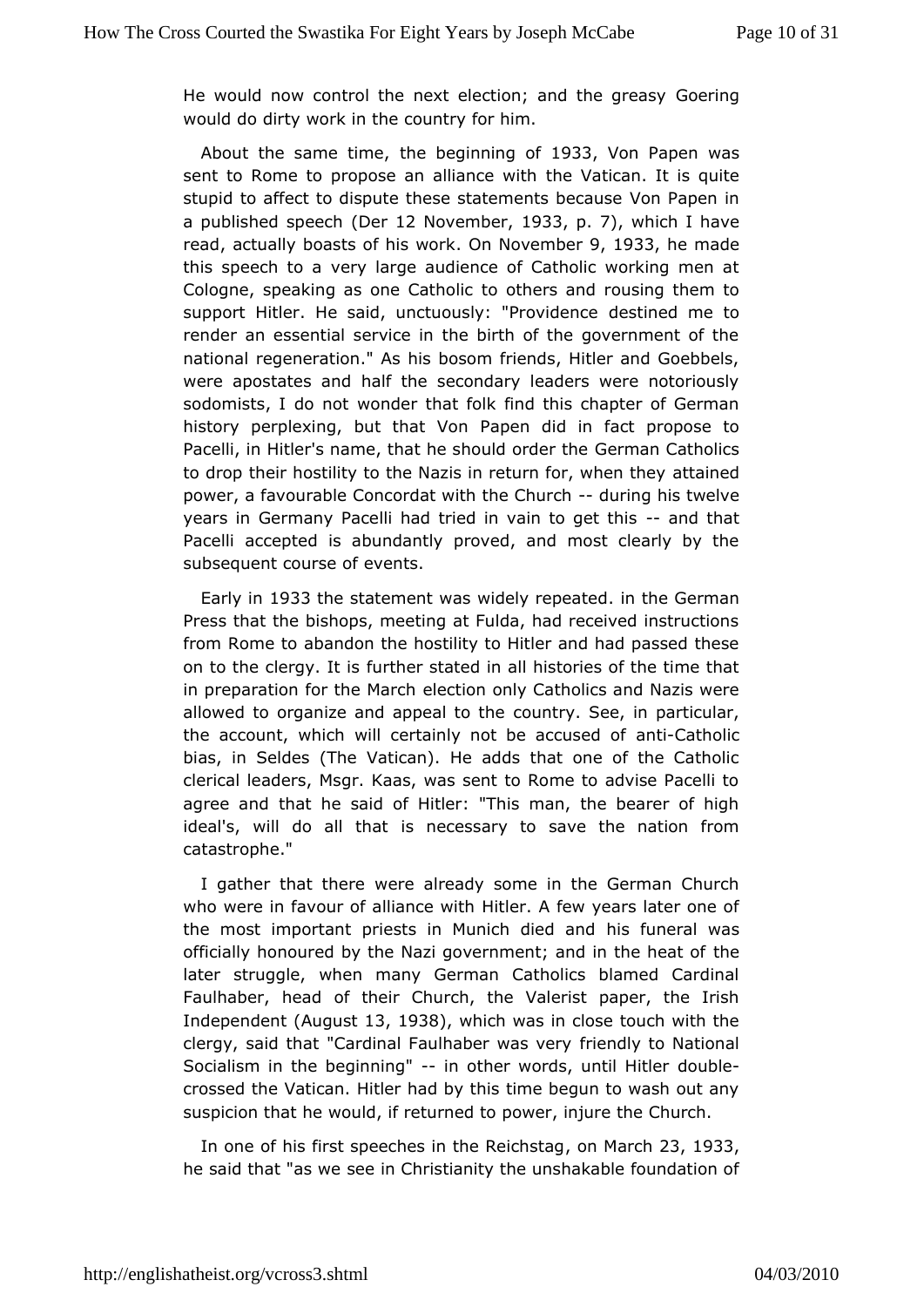the moral life so it diust youto continue to cultivate friendly relations with the Holy Seevahodptohem."

The great majority in the Church could remodes blee asily themselves to cooperation with a disreputable bunch of apos andsodomists, and there were many complaints in the Catho press when the bisircustated the Papal order to observe at least benevolent neutrality.

Theterms of the order are, of course, not known but we may gather them from ethud The Annual Regist@ B 30aysin recording Hitler's triumpheatione "The gigantic cvewing of the Catholic *f*olddsein West Soonudh Germany to the Nazi Party broke the power of the last catholic metries, the Center and the Bavarian P & retown. 1869.

The wor" aigantic" will seem misplaced if you look back upc the electoral stathsaves gliven. The Catholic vote fell but not so heavily. But note that iberewfreiteimg only to the middle class, and it is significant that the Catholic vote fell even by 20,000 when every party feverishly whipped altoitsheuppoploters

It is, at all events, another witness to athineud beauther of the Catholics under ecclesiastical direction, satild a fourth, a more important witness, is a French priest writing later in Frenc6 atholic fortnightly, the Revue des Deux Mondes (Janu 15, 1935 articl'Lecatholicisme et la politique mondiale") and boasting of it as ondiplommetic triumphs of the Vatican.

But surely these witnesses perfluous in view of the acknowledged fact that  $20$  m  $93.3$   $P$  ace proudly signed the Concordat he had arranged with the Nazissuppeseanybody that the Nazis' who are now represented as from the start a  $\mathsf I$ ofirreligious blackguards, went out of their way after they had their triumpo, promise Rome that they would respect rights which it claimed and thad trawe birocally opposed to their principles? The man who writes busstpoircy ionosn and assumptions, cannot complain if his readers are skeptical, b apologist who suggests such things as this must have readers areincapable of ordinary judgment. Hitler's aim was to forn totalitarian stathee imnost literal sense: a state in which every implement of instructhion of orming should be used by Nazi officials to instill racial preidelimans afor aggressive war. Yet the first thing he does after seissuition opropowing a Church which he hates that it shall controlm the endsucation of of children, continue to have a press that is pledged internationalism and peace, and draft its members into soci andfraternities for the cult of a Jewish Bible and a Gospel of

He wasarrying out a bargain; but one that he never had the least intention to moduring in practice.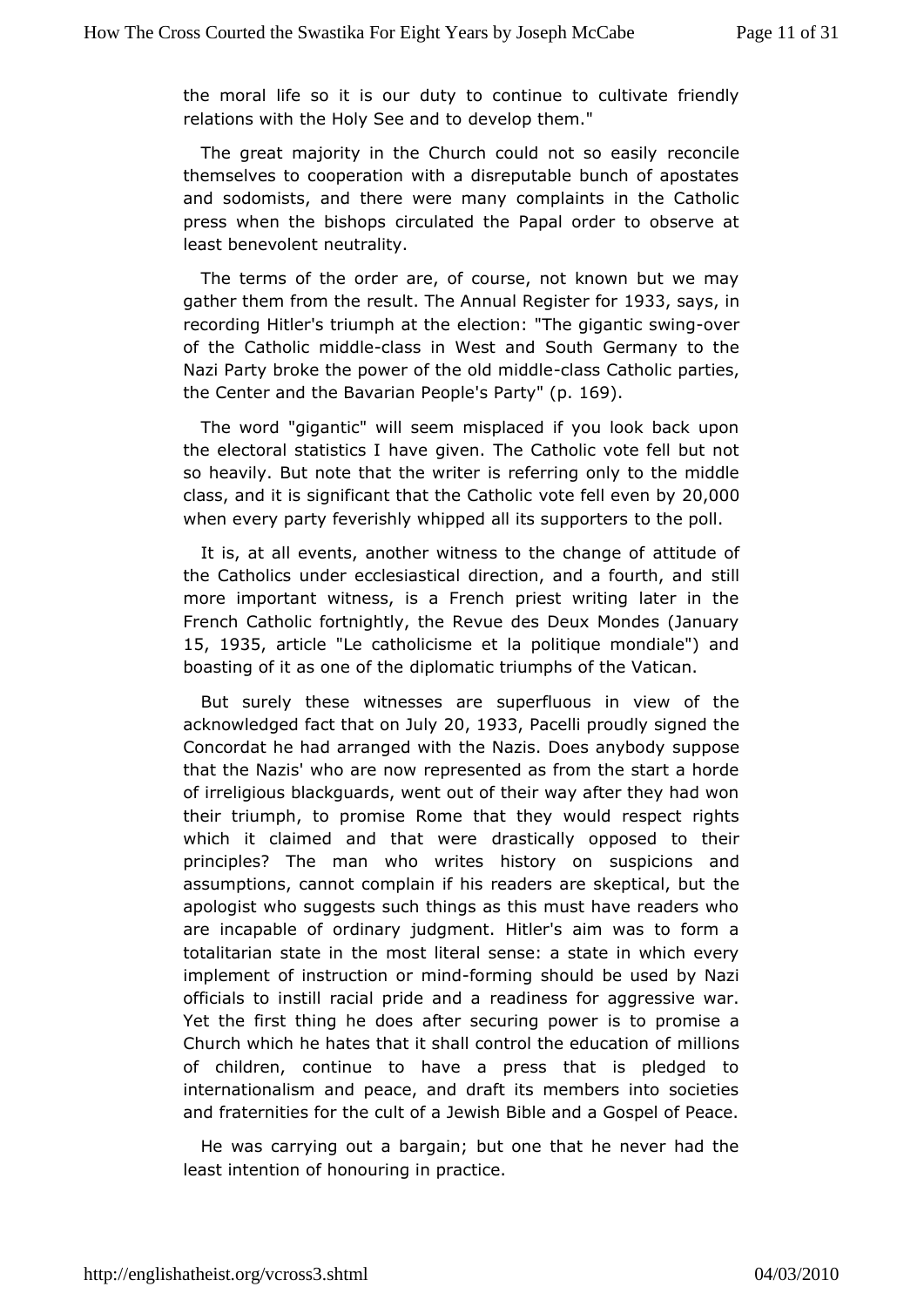We no more say that the Black Interhibilted price in production than we say that it caused the war. We will not even linge consider how much influence the Papal policy had amongst various corfaptors that put him in power.

The point is that the Cross em **S**wassed dkathethe Pope joined the Gang. The Vatican sold its nteros atticom ads moral censor as shamefully as it had sold it toothe other partn the Axis.

 $Incredible?$  Then let the apologist quote any Papa condemnations of the appalling crimes against humanity civilization htanae been committed every year since Hitler seize power. I decline to mcidd n protests against actions which injured the Church.

The world, bemby ead press which could see nothing in the future except "the meBacshevism," took little notice of this at the time. But let it not urgas we subted that perhaps Pacelli himself understood Nazism no momeioh hat the mather after twelve years in Germany for the singlest polyprogse of developments! A few years later editors began to profess tha wished they could penetrate the secret of Nazi policy. It tragicomic. **The stantial part of Hitler's**--pirtogwasm expanded when he saw the stuggishess of Finance and Britain-had been for years in Mein Kamph hput in the form of a program, in Hitler's own words, statements of his which are scattered over, and often repeated in, that imme flood of twaddlwill be of use if I reproduce the main part of i here.

"Wemust see that the strength of our people has, its roots, r butin land of our own (p. 7EG).The regaining of our lost provinces and the achieved by solemn appeals to God as pi but only by offoace(750 & The South Tyrol and our lost province can be won backa obholy by str $\overline{\tau}$ u $\overline{\tau}$ ghe most sacred right in the world is the langth tthat you can till yourself and the hold sacrifice is the  $sh$ edd for  $\delta$   $\delta$   $\delta$ . Our policy in the  $sk$   $sk$  at must be that we mwoirle wand for the German people. Since we strength for this noy eal the memy of our people, France, strangl mercilessly, we mewsetrym ake erifice that is necessary to destro position of France  $(75)$   $\overline{F}$  This peolicy can be carried out only b an alliance with (<del>68</del>9gland

There, is no English, American, or Italien estatesman who German. Any man who says that we can form alliances w nations in virtue Geefrmaap respirit in the leading statesmen of t countries is either an  $@s$ .The aalliance with England and Italy will enable Germany to make its case, under the she coalition, all the preparations that are needed for a final  $s$  $F$ ran $t$   $\approx$   $55$ ."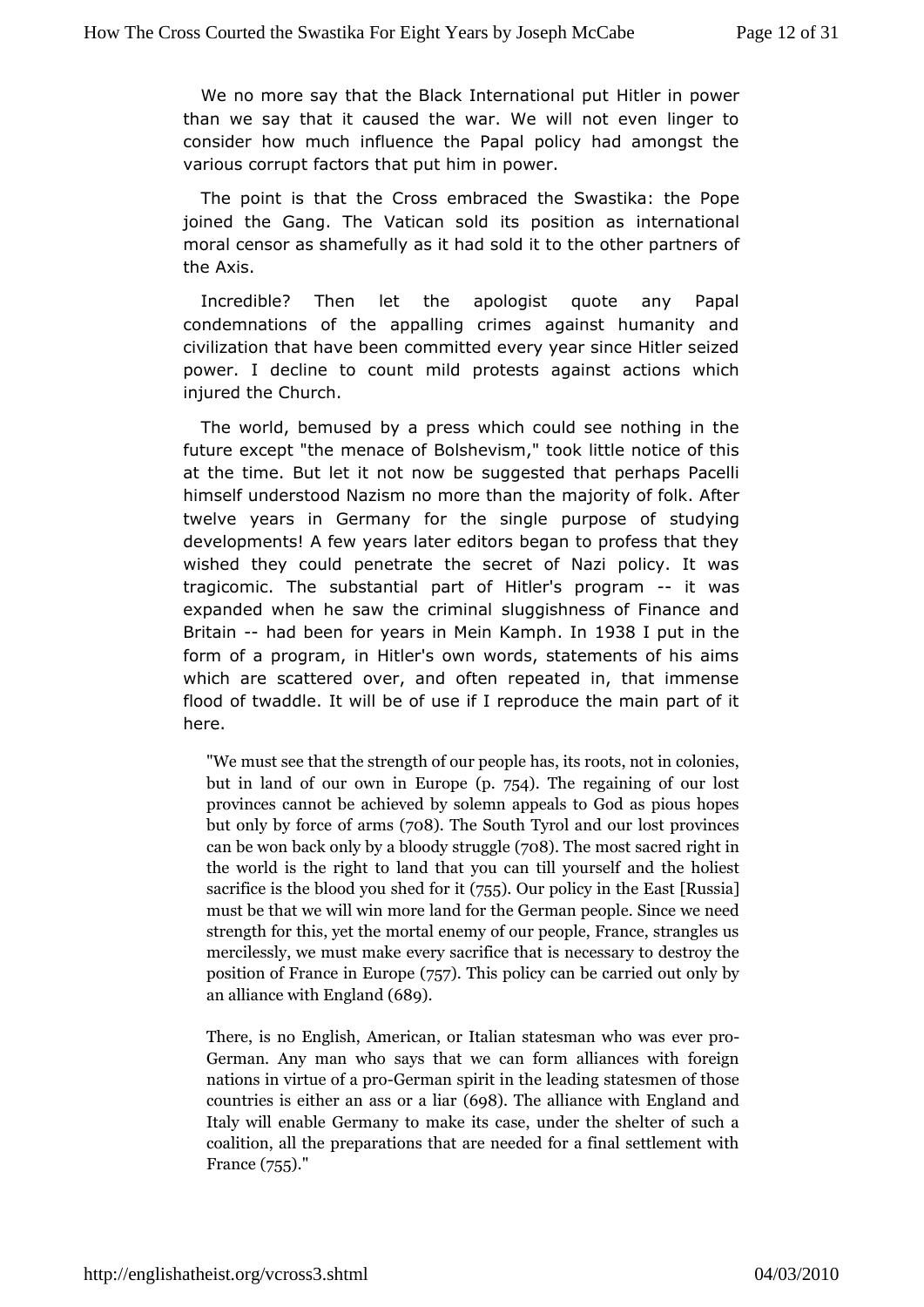There, written nearly twenty years whan also the most duplicity, callousness, and aggression." the antship ticum tent of Mein Kampf, subsidised by the Nazi government, was gro fraudulent. I translated these sentences, which are expanded justified garte at length in the from the  $935$  (matur)e edition, and sent themetoritolws of radical London papers, with a circulation  $0.4,0.00,0.00$   $0.00$   $0.00$   $0.00$   $0.00$   $0.000$   $0.000$   $0.000$   $0.000$   $0.000$   $0.000$   $0.000$   $0.000$   $0.000$   $0.000$   $0.000$   $0.000$   $0.000$   $0.000$   $0.000$   $0.000$   $0.000$   $0.000$   $0.000$   $0.000$ puzzled about Hitler's intentions. Both refased teo print my and Britain slumbered and blundered on.

If any man suppose Bathedti and the Vatican did not know the contents of Mein Kampf, which caladed y by the million, he must have a singularly low estim with of the ability which their work is conducted. Before Pacelli put his pe parchment Dhaey of the Long Knife, about which Nazi youth's ha sung chants all over Germtawnoy years, occurred. More than 100,000 Jews Communist Socialist Bacifists, etc., were barbarously treated and robbed of their posts ans and in cases their lives. Pacelli amiably continued to work out the of hisompact with the devil, and the church bells rang when was signed.

Andthe German bishops deputed Cardinal Bertram to assu Hitler that they" we kend to express as soon as possible" their joy at the agreement an'd sitheoire readiness to cooperate to their best ability with the new govelmem Gatholic Universe, August18, 1933). Hitlesr followers specially those orious pervert Roehm and his friends, scorned the concordat and ins theChurch, and infringements of the agreement began at on But when Cathwriters say that Cardinal Faulhaber at once tool a firm stand against they Ng valy mislead their reader's.

The sermons which Faulhabecadrelbeer ead in an English translation Jud&insmistianity of Germany 33. They are a painful exhibition of moral cowardice and sycophancy. I h alread guoted the Valerist organ saying that Faulhaber wa favourable to Nazismb'eignintheng." It adds that "the fact that he found it impossible laboppose to train elements of their policy, hurt us as well as annoyed theme."th wheat elements? Did he, as a Catholic prelate professes to regard duty, censure Hitler for his perjury in violating his solemn o preservee Constitution?

Did he denounce the brutality of the attack on Jews a Socialists? Not a word. His attack was purely theological. Th Semitianguage of the Nazis was opposed to the Catholic doct that the **Oled** stament was inspired and that Jehovah was the Go of Christianity and nowars ated in the Jew Jesus. The Nazis laughed at him. Rosenberg, wthmoath aiden eatsome idea that because I admire Napie Germany I could be surpopnont to them, sent me a copy of his drastic reply.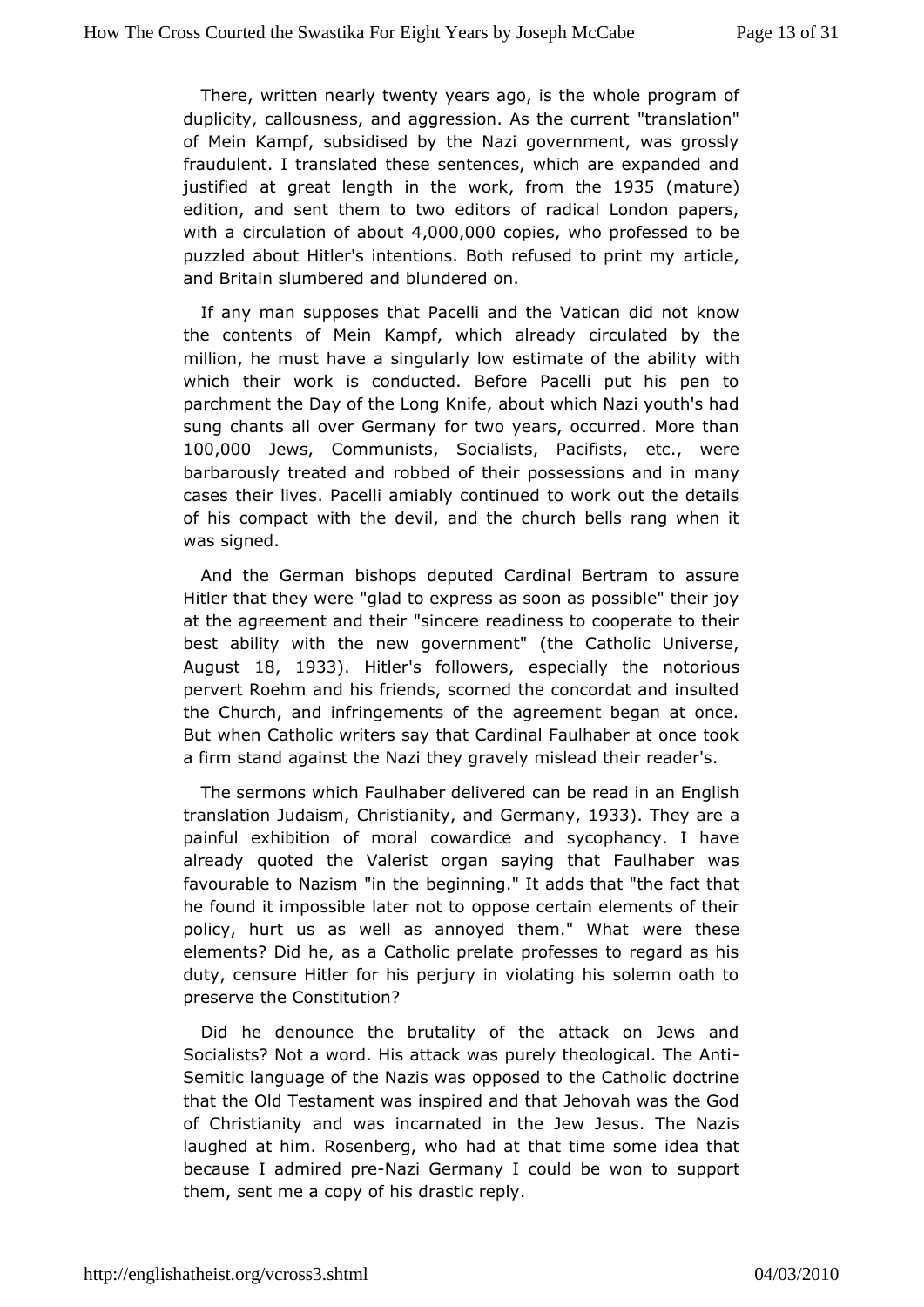In the preceding boanded that Pacelli at this time wrote the most severe attack on Hitlercalment ferwer a Papal source. He was engaged in his -minsostican "good whils' sion but arranging a bloody Fascist-rienacStipounth America. From therehe sent to Cardinal Schulte at Cologne a letter in which roused Germ Cantholics against the Nazi leaders. "When in Satanic pride, false parophet por etending to be the bearers of a new creed," he said, it behaot hefoulthe stir themselves, I cannot trace that the Cardinal paws as ending on to helis flock but, in any case, what was the aptot anothe the

In Jun(d 934 Hitler had surpassed his record of outrage to dat by the infamous Blood Purge in which Catholic leaders like G vonSchleicher and Strasser were murdered together with Roe and other notopieorwserts. The excuse was a confused plea that the party had to be maraflileyd and that there was a Plot against Hitler. But whereas in dimeral alusonisa, nabout which the world press poured out streams of indings paint accry, the was proved in open court after trials which distinguished for lawyers declared unassailable, there was no pretense of a t GermanyHitler, already under the influence instant be semi egoism that develophed his success, shouted "I am the law and justice in Germany", and humed meds of the where shot down in their houses or their cells! PMasellinis what condemned? Not at all. He had heard that the Nazis were he Catholics who favoured them to found in Germany a Natio Catholic Chuackhowledging no obedience to Rome and finding room for Nazi doctrines.anNedtuilde that Pacelli denounces the Nazis as "pretending to be the beaured annew of" a So it was with the protests of the German Catholic bigsuhoot psd.which are They protested against the increasing violations of the Conc byinterference with their schools and their Catholic organisat

# Chapter III

### HOW HE HELPED HITLER IN AUSTRIA

We sharle sume presently the revolting story of how the Pop with Pacelli at his hell poew, Hitler to consolidate his power in Germany but at this poniendeist is ary to turn aside and consider what was happening in Austria. Biastaria tes of Austria rather than of Prussia, and from Munichacetis chapd tol, watched very closely the development in the southern Republ was of absorbing interest from the ecclesiastical angle. Austi the only ountry in the world where a Catholic priest, Msgr. Sei a man of intelrosyealty to the Vatican, had supreme power. During fourteen year's afte\$etihpeelwaar professor of moral theology and a leader of the Christmane Some mitalisms either himself Chancellor (President) or the power behind Chancellor. He represented the Church, for it at once trans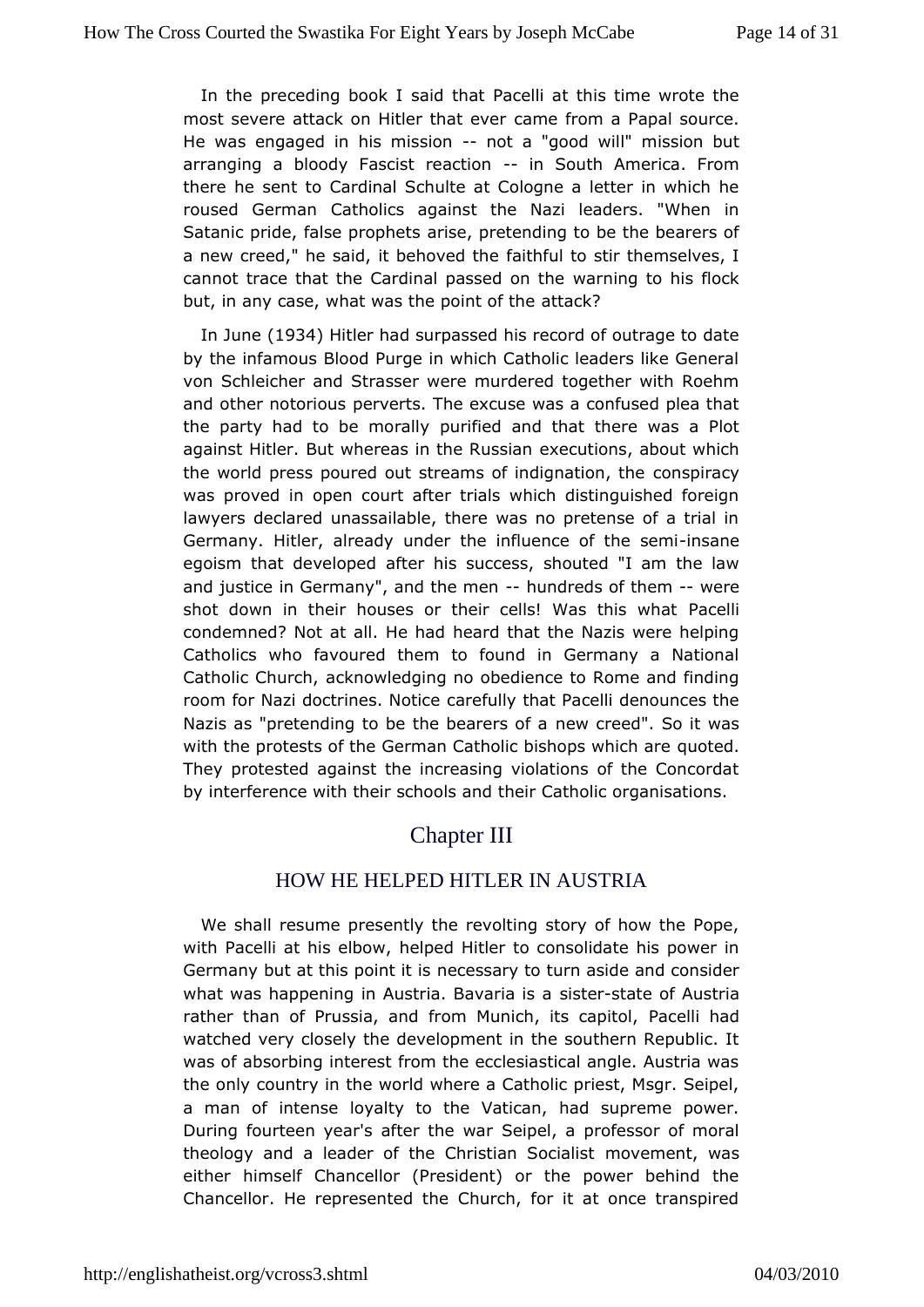that there was much Socialism in Christian Socialism as there science in Chr**Ss**chimence.

The state was thus a theocracy, the only one in the world e Thibet, and as such of profound interest to every Vatican of This interest was all the greater from the fact that, while the state was Catholiitcs, capitol, Vienna, was Socialist and Atheistic Socialism and Communims and hatche same progress in Austria after the war and the expulsion of atshet heem pheard rmade in Germany. In Vienna, Linz, and other industrial towns Socialists had outvoted the Catholics and Liberals in the mu electionsd had won control and carried out their principles i civic policy. features of their rule must be noted.

The first is that the Sosiallants were emphati-cally anti Catholic. The -kwe win amiabili (Gutmuthlichkeit) of the Austrian character saved them from the Boodsshte Viiks Is of that were served upon the ewsildut the fierce hostility to them of the Church, which made fruitless constitutional effo captur Veienna, hardened their attitude to it. Here every vote c for Socialist Commanunist was sternly pronounced a vote against Church. "Even to this a  $\psi$  a  $\psi$ .A. Macartney, a distinguished and conservative scholar Umfive as ity, idge "the real battle of Austrian Socialism is directed against Church (The Social Revolution in 94206spt 5a4). And the Socialists ntinued to win, large numbers from the Church year after year and togropain din the countrity  $6927$  election they poll&3d0,000 otes outs Videenna and increased their vote in Vienna  $120,000$ s it a mere coincidence that year the Christian Socialist government beganet serce ustoot to nd violence?

The second feature was of no interensuir cantiman but ought to have beand was notfrankly described in the press. It is that while Austria as a whole under its cle 'statesmen' wabsas by administered that the League of Nations had to step in periodiscand by it of rom bankruptcy, Vienna, in spite of the heavy depression caursetd atyonheef the country at Versailles, effected a very remarkable soc improvementwas in Vienna when 5000 Korook en a Krone used to be w 50th-to buy a small apple, and a very small cake, or the cheapest sptasming eand half the workers were so near "starving" that, the police viblodame yas feared. Yet after years of this, and still serioushyomoricpapled Vienna made extraordinary progress in education, otherwasing, and social reforms.

I have described it elsewhere and need healy elveery only impartial social student in Europe acknowledged it. Macartrie that in a few months the Socialist Municipal Council "did mo better the ndition of the masses than had previous decades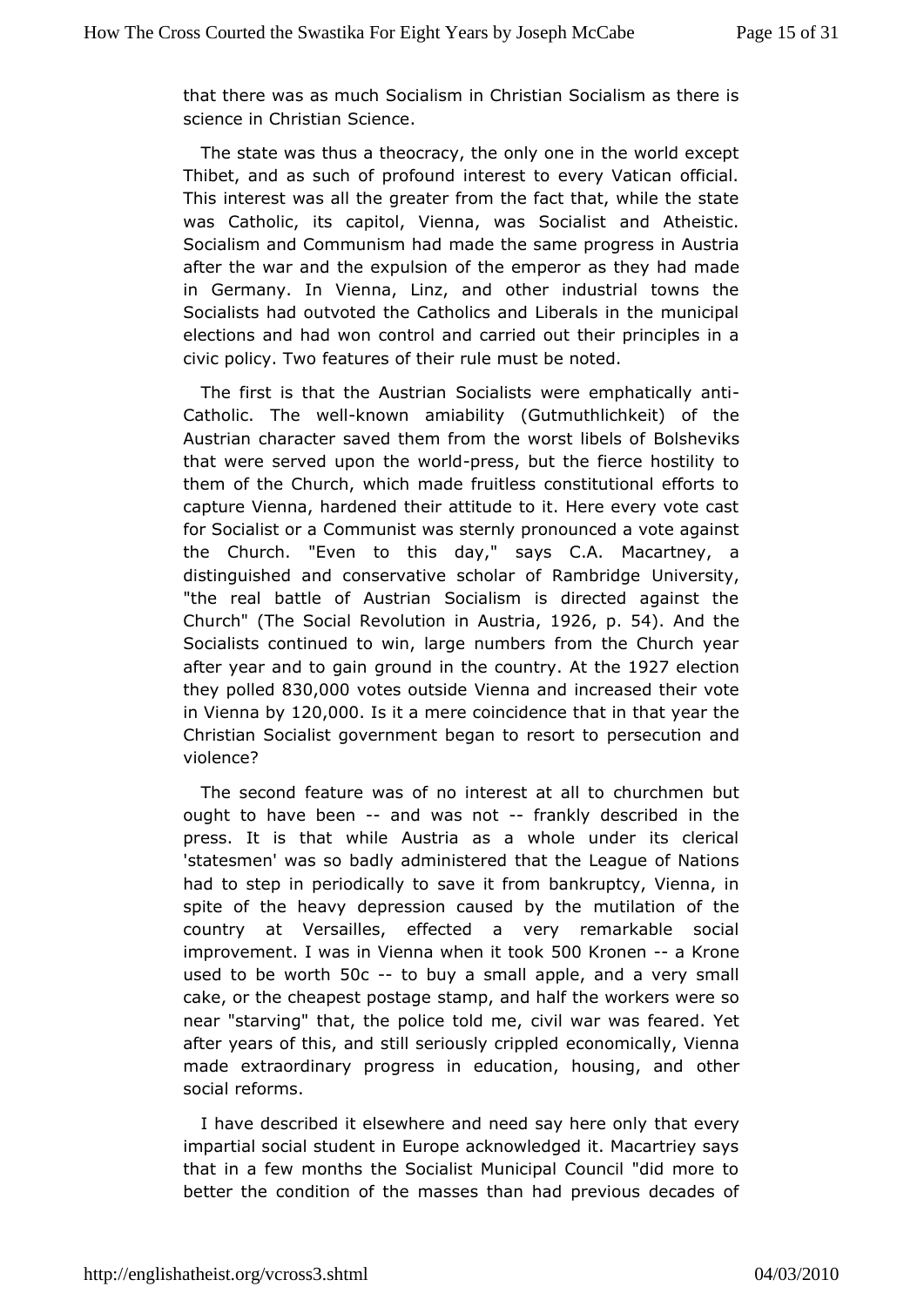legislation from abCoawte "bilic legislation, you understand, A London daily which is op\$oseallison said of this Socialist administration after the Cathroeliaccshehrandisly destroyed it that it had been "a model of democratic soctwestement. the ideal platonic Republic as the world (rewsiver seen" Chronic Fee bruan 2, 1935.

The British editor was wrongion dienna was not closer to the ideal Republic than Moscow, and it than erset raned on account of the mass of illiteracy) Mappion a Critiving were it under Socialist rule. If it seems rash to clanmo that this was interest from the ecclesiastical angle you have only to reflect the factsad the Vatican, indeed in this case Catholics through the world, given coamsyideration to the actual social fruits of Bolshevism when 19ros onwartchey shrieked for its extinction in Russia, Spain, and Mexico? The vliadiusly weigenorant of the truth. Their Catholic press never mentimonetion countries under Socialist rule except to repeat the most venomous I abouttheir social condition. Were the higher clergy equa ignorant? If yo suppopose that they were, you have to conclude that they were blind to evenuy iosnsete the wealth and power of the Black International.

As I haweritten at length elsewhere, particularly in the Appe to Reason Librar5x, Nonthe development in Austria I sum up the events briefly, with the faad detwodetails that have since transpired. The most importanation of the states that we have now to review all these events bisolismintchee light Pacelli's scheme to have Socialism destroyed by a-Sicacnia tistith anti powershowever criminal and unsavoury they in 109 i3g4ht be his plan was fublty developed. He saw Socialism spread in Germany but the destructive a powelr almost below the political horizon when he left the counstpryealde wsiat with devastating consequences to the Catholic missions, in China helinked the Papacy with Japan.

He saw it in South America and when in the ree Conurch and the wealthy to a practical agreement. Heb $\mathbf{s}$ a,w it in Mexic for lack of definite evidence, we do not say that in his visit States he encouraged the idea of a be-a Wat Fosulre Geatholic alliance.  $s$  as it in Spain and promoted the slowly maturing plot to destroy it. Heisa Ruist sbaut untli 936he still dreamed of a friendly alliance wich the Suth the Sorities, and it was only when he definitely abandoned this hheopgeavtehatthe Church the slogan: Extinguish Bolshevism in Russiaan@h\$paa, Mexico It was already extinct, with his assistance, Itany Germany and

In 1933 his plans were still piæncemal and and the next obvious, province for his intrigues. By this time it was evider in a fiedfofair propaganda and free discussion the Socialists every time, and uild not plausibly be said in the case of Austria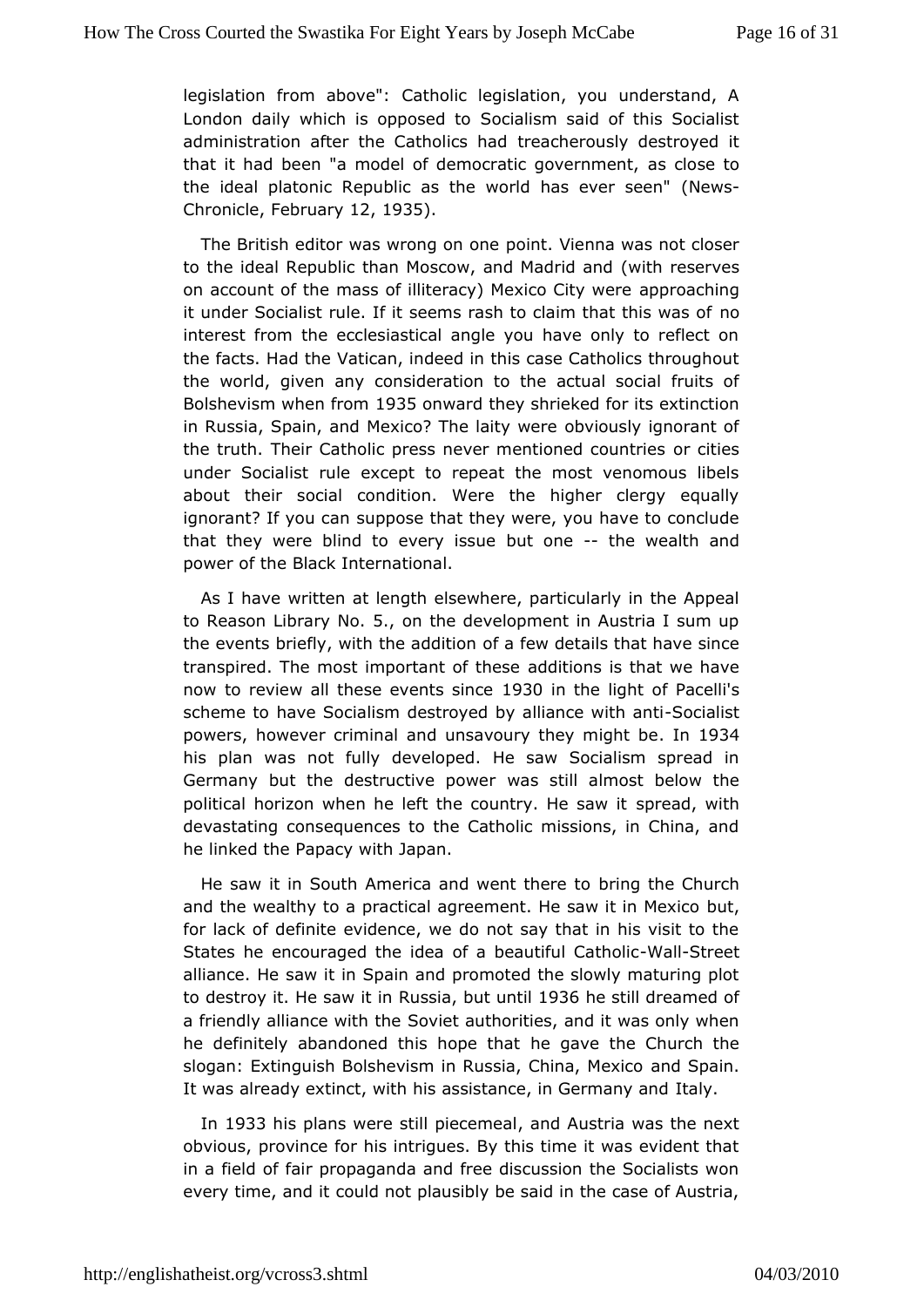as it was Ivingly staathy oafnd Germany, that Socialism led to distress and disorder. The omnivtises in ushave seen of the fine social work done in Vienna is intanaced by a sforeign loan's which were advanced for a different foals peose. That is The city council at Vienna never received any part of the adv The went to the Christian Socialist government, which means large part to Ctherch. Vienna paid its way by taxes and a financial system o aboitetayt

There was a special difficulty in the case of Austria: the m jealousy of Mussolini and Hitler, who still hated and distruste other anedach wanted control of Austria. The Vatican favoure Italy, especially as the formed  $\phi$  033 Hitler betrayed his duplicity and Austria was predCoanthino ainthly 1931 the Pope, assisted by Pacelli, had issued ane Effrect that all to the the Italian corporative state was (especially as it bowed to Law, put education under the Church, and heavily subsidise clergy) the odel for Catholic countries. The corporative stat meant, of coursede the uction of Socialism and Trade Unions, the workers being drafted portections under the firm hand of Church and State, and the recogno aligoint a bifs tush eright of private property (or all the wealth he could ghat of) with a the state to conscript such of the wealth as it needed. Portug adopted the scheme, as France and Spain have since done.

Hitler, thoughafhected to despise the Austrians, was by no means willing to see it palstualiuandenfluence or, as the Catholics wanted, restore the imperial asumet bet he a position to force a bargain upon Mussolini. As I quoted, he written long before this in Mein Kampf that Germans must back by forcaermon's even the South Tyrol from Italy, which had been awarded it, at Velshasllenseant the annexation of Austria. He cynically watched the Chuimch costquaetwiining Italian Fascism. If they chose to destroy Socialism for him much the better. And Socialism was, in spite of its steady pro doomed from 1927 It not only mocked the financial ineptness of the national government boutght to light a series of grave scandals in connection with the annowlerther and porters. Seipel rallied to his support all the indaunsdownanties rtss and and looked round for a knight in shining Armour like Mussol Hitler.

Prince Starhemberg, a conceited puppy of the type of Cian Suner, but a wealthy noble, chose himself for the part. By  $S_f$ treacherogosnnivance and with Italian assistance he was allow to create a prFvaastesist army, the Heim we bated in its final form by Seipel," sAany rsuah eRegister, and Seipel did nothing independently of the-Wahticachery obviously intended to attack the Socialists and Communists. In fact Starhemberg provoked a clash prematurely, but the Catho government had msall a majority in the Reichsrath that it was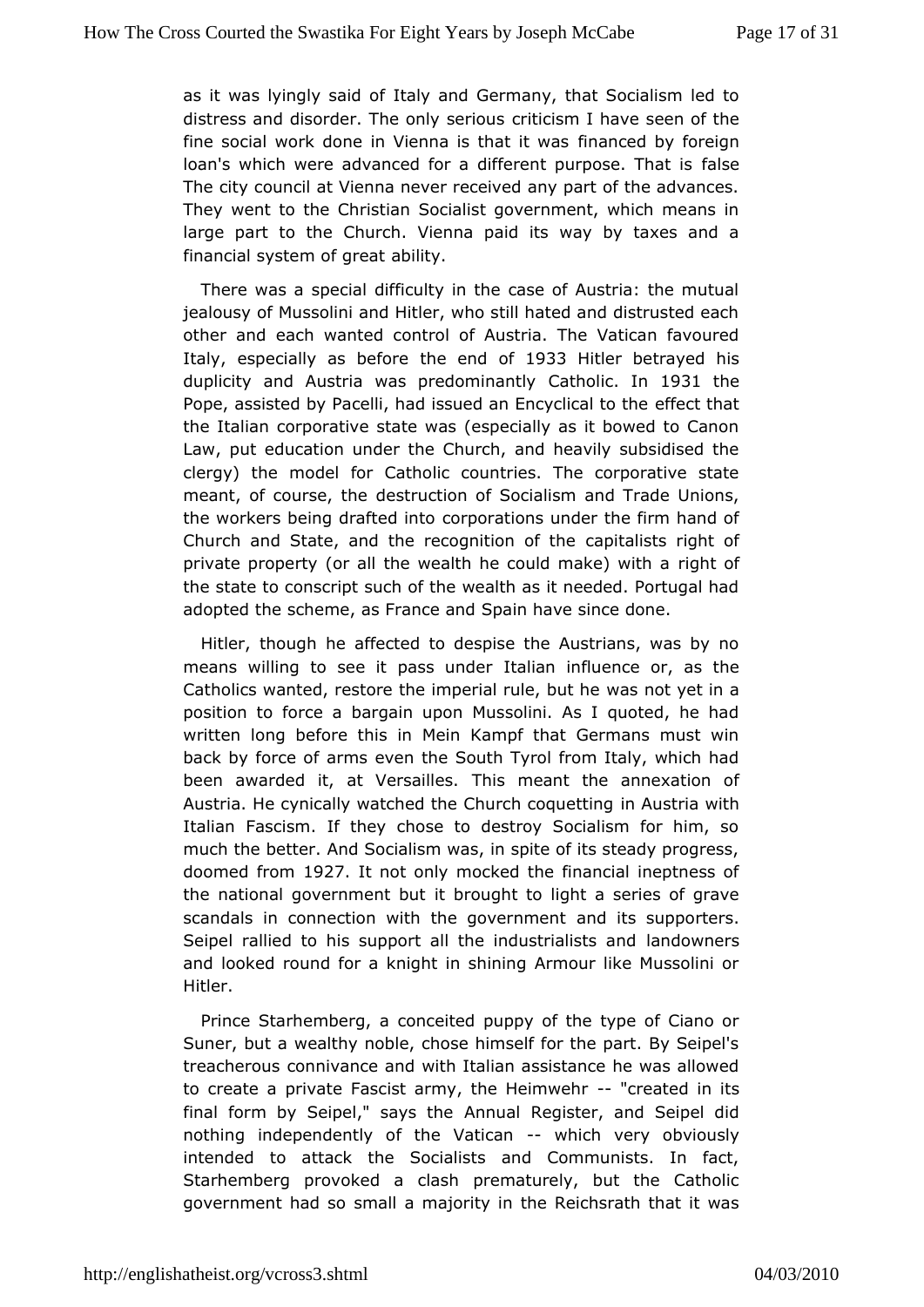beaten. Seipel was driven Chancellorship and streams of Austrians quited the  $CD333$ .ch

Seipel and the Church put into the Chance-Ilorship a pri riddemittle man of peasant extraction and no particular abi whom the Americanss came to glorify as "gallant little Dollfuss." You may remembe's thow he to Hitler"; though it was not clearly explained at theretsims eimiganlaism he was defending Fascism. In his first budget as Chancellor admitted a defi $$i70,000,000$  colossal sum for so small a state and a atter the loans, and he rarely had a majority of mor than one in Congressail Whamen, who were very largely Socialists, disclosed the fact the etrangizational agreement, he was allowing Italy to use Austrian raibromass to send secretly into Hungary; which also Italy and the Vatican want makeFascist and allied to Italy. Dollfuss solemnly assured Fr and Britain the attraffic should cease, but he secretly maintaine it, and the Sociand as this exposed it. So "the Socidaoligist watch had to be destroyed." Thlat in galabe of the Annual Register in its impartial summary of the 968 Bents of

Dollfuss went to Rome and had long talks with Mussolini Pacel with, incidentally, a talk to the Almighty in St. Peters. will, of coumse, for a moment suspect that he discussed with Pacelli the plot to **Aestroa**n Socialism. The Church never interferes in polities. But thteh ecoeuvres ret softhat followed the return of Dollfuss to Vienna clearthishsoewcsontblastep in Hitler's march to-dwomrilmdation was facilitated in stike by he the Black International. And in order to avoid all suspicion use of tainted sources I will give a short summary of these e as they adescribed, objectively, in the Annual Register, whi certainly does not Seachatosm or Atheism.

Before he had set out for Rome Dollfussoheandingiven a engagement (his second) to France that he would take no ad againsthe Socialists for disclosing the a Himam garaathic. France and Brite airred Civil war in Austria and were assured that all parties would be forbsitobolen arms. They were probably aware that both parties were could enting arms, the Fascist Heimwehr was encouraged and made no secret o armament, the government took every measure to hamper t Socialists, who had theo arms very secretly in their model tenement ocks. On his return, hDoow betwees, the idol of the clergy, disowned his solemn engagements ia had to arsisumed powers. Mussolini had promised to see him through.

He closehde Reichsrath (Congress) and announced that Austria was to be "a corpoaruthositative state." He suspended the Mayor of Vienna and abolismiuendicitual government or paralysed it by cutting off its financial allecs weedces. He Starhemberg's army to take over provincial towns and to s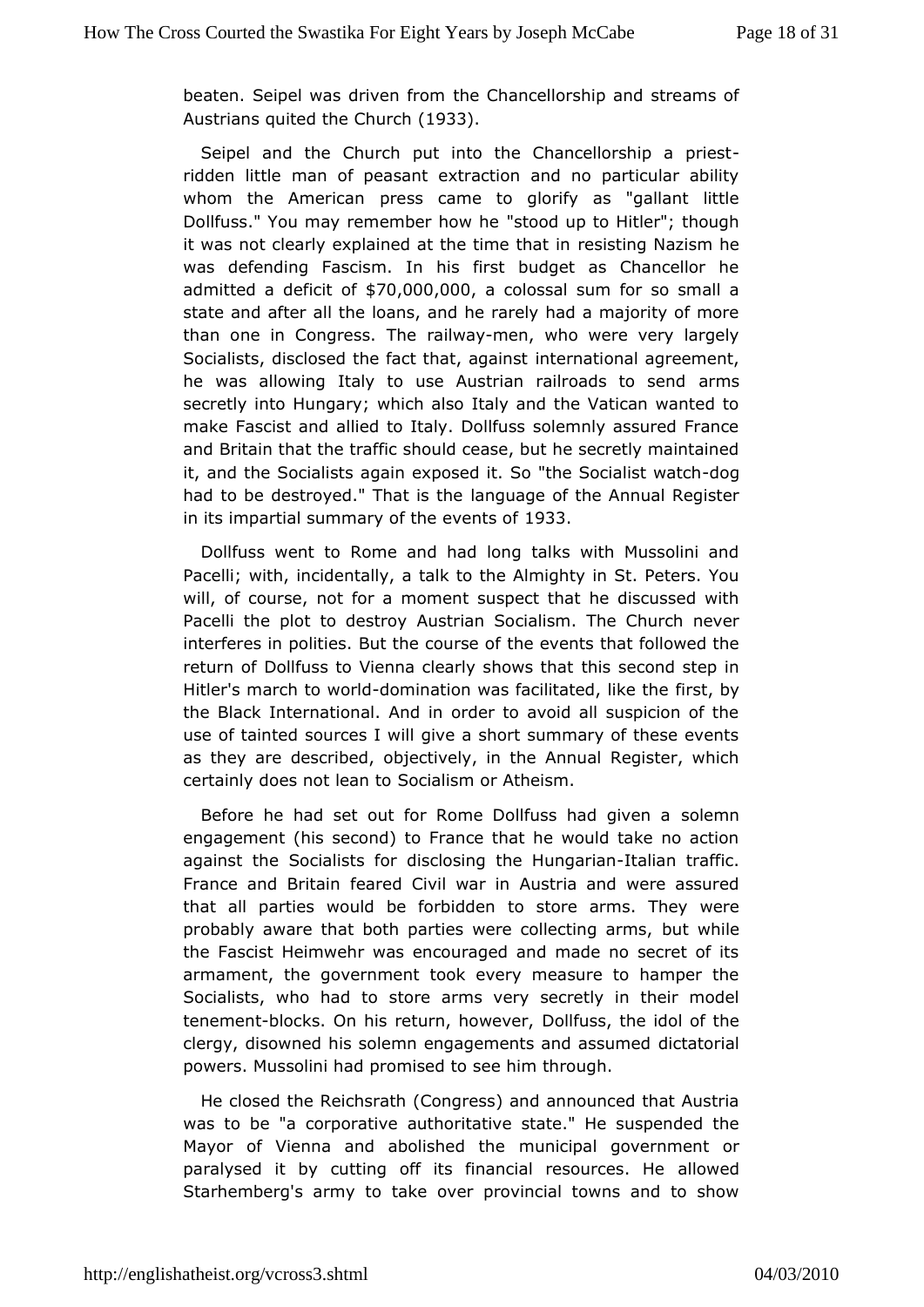itselopenly in Vienna. There is, in fact, evidence that agent the Heimweolffered to sell pieces of artillery to the Socialists order to encourage to threembel. It wits obvious that they were very seriously threatened timiction, but the prospect of success against the government and the hich inheadhr artillery), with Mussolini in the background, was so poor that was no agreement on a plan of revolt when the Catholic Fas put into irculation a report that they were in a few days going enter the block wsorckfers tenements in search of the hidden arms and Dollfuss publicly the pheimewiehr, large numbers of the Socialists and the Communisftisq hote cDolobel but was lied to the world about the struggle he had apnroonuncheedd He that137 men womenand children were Tkhile endumber was at  $lea$ \$ $500$ 

Eleven of the leaders were ex $\texttt{etab}\$  and mand women wereimprisoned; and many of these prisoners testified in co that they we betured in jail in the traditional and almost invariable fashion of counter  $\alpha$  butions. So sordid was this chapter of Catholic histogery in finding to end that the impartial writer in the Annual  $R$  tegg  $3 \notin \text{per} \set{194}$  concludes his account in these ironic words:

"At the cobstunodfreds if not thousands of lives . . . the He Fascist movementwa which ated in its final form by the la Chancellor Msgr. Igan alzieSveei $\phi$ bei 3h4lts opfroclaimed aim of the destruction of Dtemen Scoratad Party, their violent ejection from the control of Viennta etch iw chisclef the people had elected them and the sweeping paway methtary government in Austria. Thus culminated the actic anticy inaugurated by the late Msgr. Sei in1926

Seipel had ich dind 22 and "gallant little D'ohlad as ter a visit to the Vatceanied his policy to its logical conclusion. Whatever difficulty we may some can ses in tracing the intrigues of the Black Internationalhere is none

The struggle was ecclesiastical. It was directed by priests aimed at restoring the power of the Church from beginning to Pacelli hwand his first campaign in his war for the extinction Bolshevism.

TheSocialists had taken the chief part in the revolution of against Church Stantob. It had been, a Socialist historian says, "the most peaceful and the manue tof all revolutions," for the successful republicans "had not hurt bady as rhead." The only error of this writer is his claimunthqauteit was a revolution in its humanity. Five democratic revolutions in Spain duringhe nineteenth century. several in Italy and Portugal, an the revolution\$848 had had the same charactehe Spanish revolution 9302 fhad live up to the democratic tradition. And the treachery and truculence ounter clerical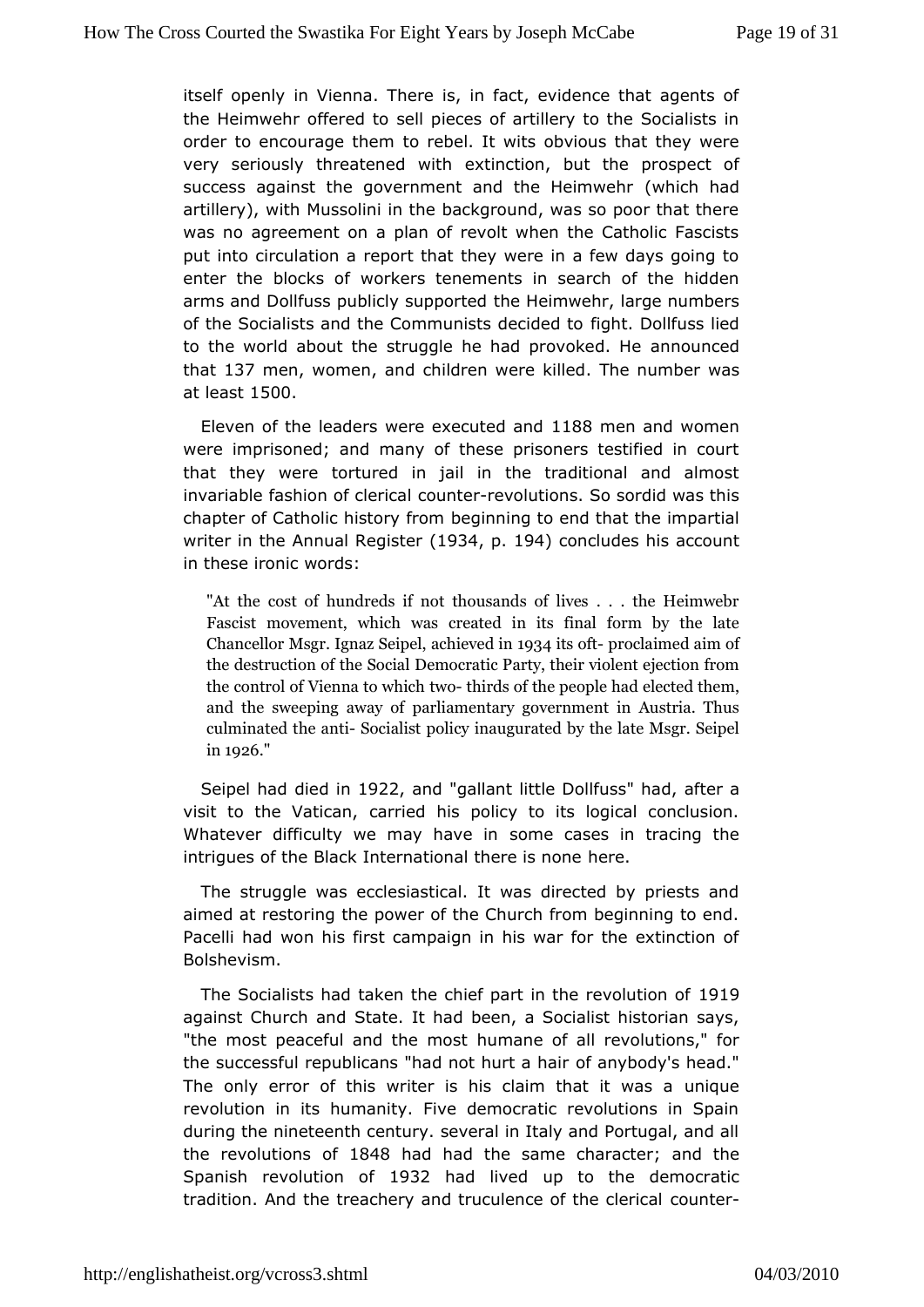revolution 1984 had followed the model of all such movements Yetjournalists and essayists everywhere continued to speak of Reds adsangerously prone to violence and the Church as th world's noblest quande apeofhumanity, and justice. Who are the real Reds?

The Church follow pedits victory with the customary inhumanity. All funds and buildin**gos the elo wong ringers** were confiscated, and the arbitrary arrestscomflictum distributions the beginning 987 there were, 000 political prisolary of the men and women who had had no trial, in the jails of Austria thatyear Miss Margery Fry, a very sane and respected Brit prisoneformer, WRackham of Cambridge University, and Professor Kimberg, a high auphrosothys, ontravelled over Europe on a tour of inspection. They werennahypermitted country to see how political prisoners were treated, and wer allowetob visit any jails in Austria, Italy, Germany, and Portu But they brow and told in the British press a horrible stor of overcrowded jahllus ng ary, Rumania, Bulgaria, and Yugo Slavia, of the use of torture abdy jariuleasitand police, of sem-istarvation and cruel conditionsh couls tenndss on tho had never had any sort of trial. On the very day the wahich I write cautious Liberal British  $N$  epwers per  $C$  hronicle epitember 5, 1941, describes just such brutality in Spanish jails today. And worlopress still flused to see in these things the shadow of thing to come.

That was the w situation in Austria: overcrowded jails, refusally of trials, tortureb, ruatradity by Catholic jailers. And over it all the Church waved its bCessing. Innitzer issued a special address to the workers, saying Holhyat Mitchtehier the Church affectionately welcomed them back to the fobd. There was much tenderness about the process, for the Church at once s anintolerable tyranny.

Every government employee must attengual achiuroh be fired. Every teacher must go to confession tat releast once in weeks. The splendid system of education which, to the admir of theducational world, the Socialists had created was destro and text booksthef most mendacious Catholic type were substituted. Socialist efficienclay cendarsby Ca-Fhacslociest inefficiency. Though the wordscried technession had now passed. Austria fell into a condfiatimo im ea, finds et the priests used even this for their purposes. The Annuath Register tells us the priests at first refused all foreign aid so as to "force th distress to apply to Catholic organisations", and two English were arrestted giving money to starving people.

Fifty out of sixty seats on Cthe bustake Council were allotted to Catholics.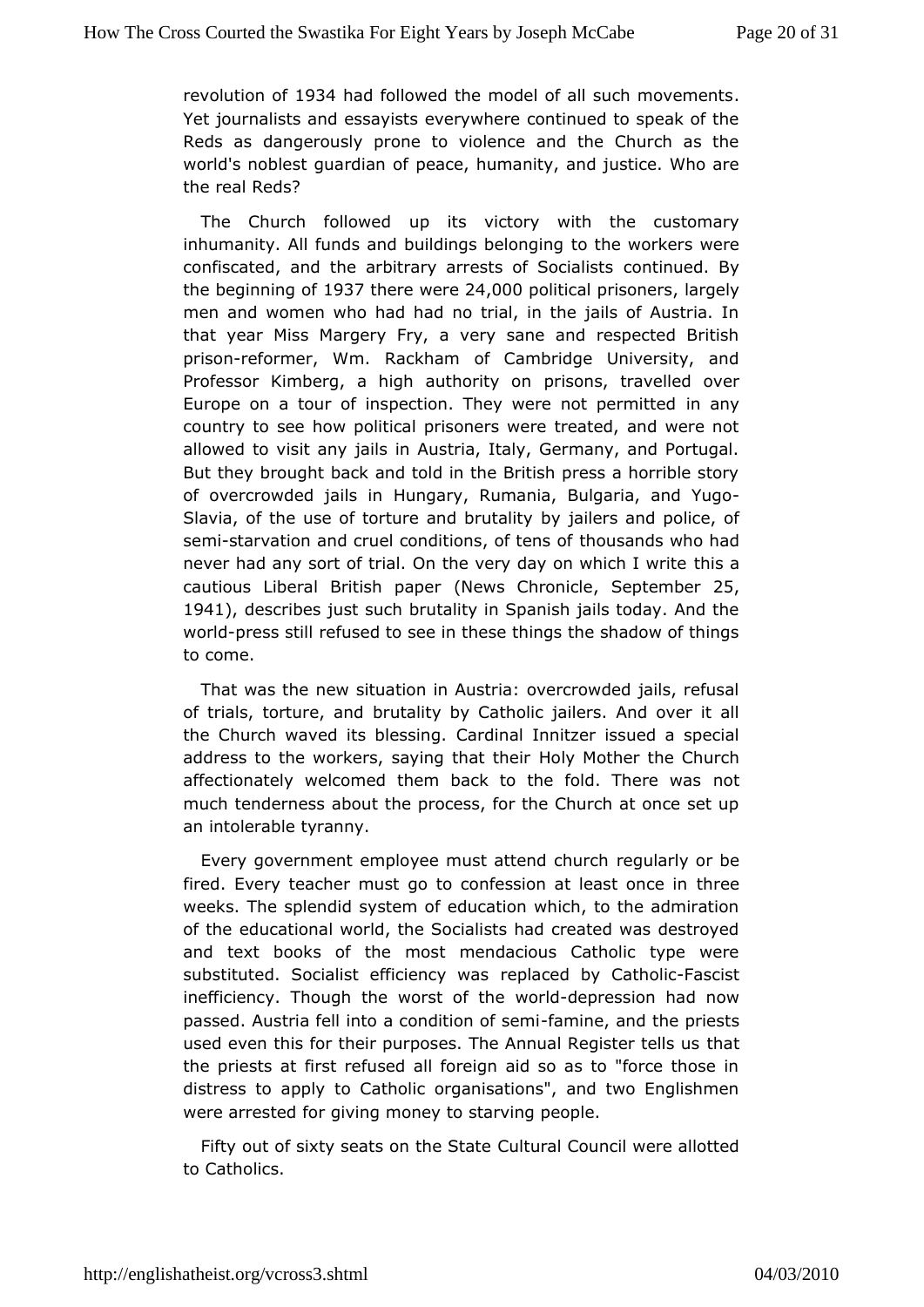How Pacelli must have his bibaerdds! So did Hitler. On the ruins of the So-Cioaminstunist movement at this of Austria quickly grew in power. They murdered Dollfuss, whom the pr replaced with the unhappy and purblind Schuschnigg. Hitler nearer tMoussolini and bought off his interest in Austria b promising him, with schais brazen dishonesty, that be should not only have Savoy, Coisicaframd FTranicse and Dalmatia from Yu-GSdavia but he should continuelot obthe antheower in Hungary and in all countries south of the Danube. That s Pacelli. The Catholics of Austria added to the Catholics of G would givee Vatican a stronger hand in its new deals with the Nazis, and there migging to be also bloc of Catholic powers from Portugal (when the new revolauctiom pulasshed in Spain) to Bulgar.

If I were a man of pinity I dhsopud debleto quote the old Latin adage: Those whom God wishes to dreatres he first mad. The destruction of Socialism in Austria and enslaveme the wholeountry to Cardinal Innitzer was a most beneficen removal of obstac Hield etrols annexation of the country. To this and the share of then Belanca tional in it we will return later.

# **Chapter<sub>IV</sub>**

### HITLER EXPOSES THE SHAME OF THE CHURCH

Pacelli had soppented of the hasty attack on Hitler which he had sent from South Am Gardanted Schulte. Apart from weak complaints that the Nazis did not Cobseoveathand a sharper note when he saw the Gestapo men annihilating treasured Polish Church by castration and other gentle methods, he messer condemned Hitler. Certainly he has never condemned Nazi crimbe sained ity as such, though all the world recognizes that he had a maigen diffice metal censorship. And his restraint, if you like to calnott duattowasy better observance of the Concordat in Germany. On the cont Catholic schools and associations were disappearing. Bu challenge Hitbeurld lead at once to more drastic treatment of the Church and he muswting to mpromise.

An opportunity occulle 96305 The rich Saar prohaion caet the Congress of Versailles been entrusted to the League of N --really to the exploitation of French-ifrochul 5 tyre algiss ts and the ime had now expired. The inhabitants were to vote whether or no they weotwilrch to Germany. They were overwhelmingly Catholic so that an institution that when when  $\mathbf s$  to possible importance to Hitler was to be decided rby the Churc it would be preposterous to suggest that in so delicate a matt locahierarchy would act without instructions from the Vatican JanuarG thebishops of Speier and Trier, the heads of the loc Church, Issued a letter to that was to be read in every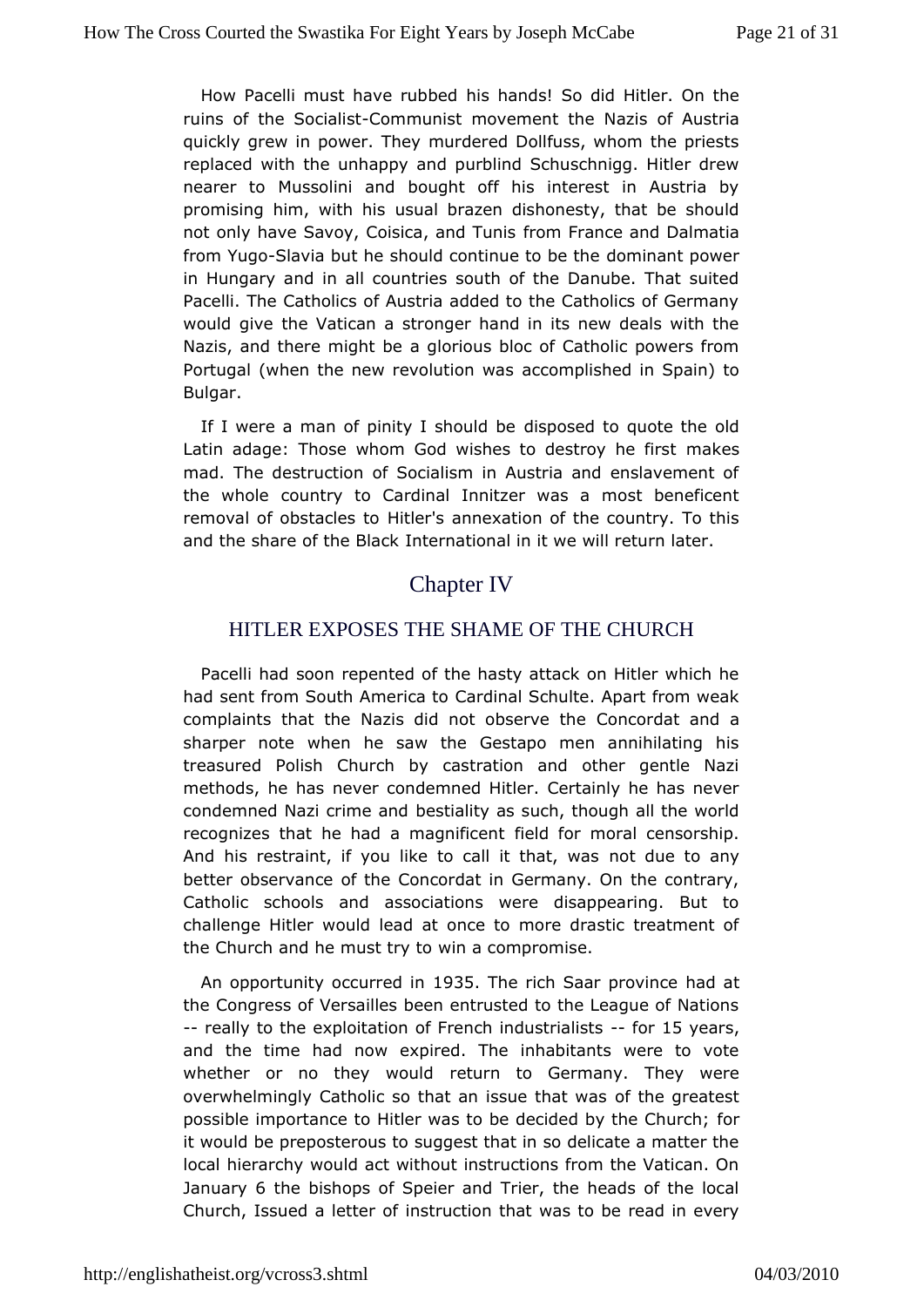Catholic Church of the pW the correct or no you call this interfering in politics they ordered theotic peopHetleo. "As German Catholics," they said, "it is out duty to uphold greatness, the Welfare, and the peace of our Fatherland." O followinSqunday 13th, the voting , dsapyecial prayers were said after Mass for a vioortoHriytl(durondon Timulexanuary8).On the same  $d(4\Re h)$  the Catholic Tboasted that Hitler owed his triumph to the Catholics of the r8 anaanineach doitbe seen how grateful he would prove. The belCsatheonlocin every Church when the overwhelming vote in favour of Hitler w announcejd; is as they had rung in every Church of Italy for the triumph **Mussolini**.

Hitler made no change in his policy of ignoring the Conco More Catholic schools and associations were closed, and  $C\epsilon$ Faulhabe raquely threatened in one of his sermons to excommunicate the Nazi leafobersheriotcrimes, of course, but for interfering with Catholic eduation but for interfat Catholic parents in Munich should vote whether they wante send their children to Catholic or to national schools. As a result the vottehe pupils attending Catholic schools of 4th from 19,26, 6and thepupis of Nazi schools rosset to 605 mpercent of the whole. Every kpewesthat this meant further enormous leakage from the Church.

It mushave put Pacelli in a painful dilemma when, soon aft this, Hitler demanded af confidence from the entire country. He had just, in defiance and dF than clee ague of Nations, taken a very serious step in the realizzong treassoit chips an. He had sent troops to occupy the Rhine provincetserwanhsic onf by the the Treaty were to remain demilitarised. The German people to pronounce upon his entire policy: his crimes to date and aggressive campaightich, as everybody knew, the defiance of Versailles was the daful set.

One would have thought that here was a fine opportunity to refuge in the worn cliché that the Church never interfere politic's, butGehenan hierarchy composed a letter that was to be read in every Churcth be evious taken. It is one of the many clerical masterpieces of diwripeopmears querading as evasion, which the last ten years have produced. The recognized the painful dilemma of the faithful. If they vote Hitlerthey might seem to approve of various "measures antagonistic to the Which he had ordered. So they are free to vote as they will. But if amay reporte for Hitler they could do so with a clear conscience hbey m salvieg: to We give our vote to the Fatherland but that dapps on at signify of matters for which we could not conscientiously be h responsib (Catholic Tim Nearch 27, 1936. In other words Vote for Hitler. We rethe gand zents of FPacelli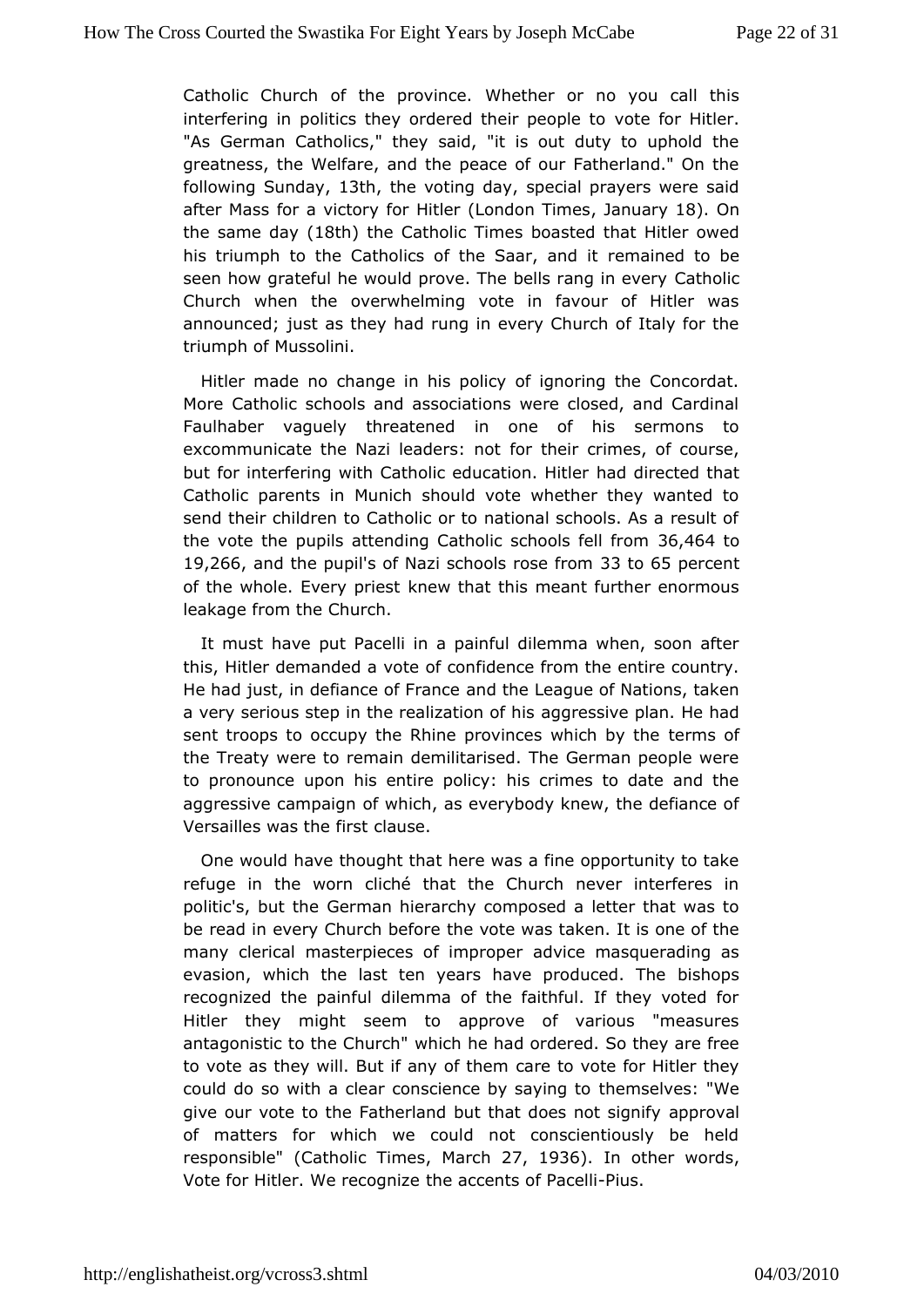The vote of confidence was a fa**rbe as sucharatedore and interest** is that the Black International which hald in elergion the put saddle 1933 still supported him in spite of allamids outrages his open menace to the world's peace. This was in gratitud favours dome, and it is one of the most acute ironies of the ti that while the pwests instructing the Catholic laity in the moral acrobatics by which the ye chourid Hitler that most brazen of adventurers since Caesar Borgaita wooak actually a measure that would deal the German Church and the Papacy mostterrible blow they had suffered since Luther had nailed theses to the Choochat Wittenberg.

This was the revelation that monasterires webstechtedere in Catholic litera ewpen in works that circulated -in America as fragrant gardens of piety and virtue were cesspools of r perversiand that the vice was widespread amongst the parochi clergy. I have givan count of the early stages of this exposure in the Halde-chualnius bookletin Viction an Monaste 9 Beys which is, as far as I can ascerthein qtthe accord oven t in the English language. Had so spectacular an exapsolsaure, on so scale, been made in regard to any other body or Church than RomanCatholic the press would have erupted into its largest s -type and warmest moral indignation. Such is the backstairs influence of the IBiltachational in America and Britain that journalists had to supppeusbslish briles about the greatest sensation of the l  $\blacklozenge$   $\blacklozenge$  alternation and set of the story and set it in the light of later disclosures.

All that tchreat majority of Americans knew about the matter was that Cardinal Mund Cehied agoof, as part of his indictment of the Nazis for persecuting the w**Ghahrch** as itself conducting a far worse persecution in Poland ozomd Austria and would be in Sp-adharged them with fabricating an atrocious libe against the German clergy and sai $25$ the  $35$  poife sheet of Germany Gon&lyor a quarten perce, nittad been arrested on a vicearge. This wetatement (which no one in America could cheek) made by the German biisthowpass, annot audacious evasion, if not untruth. The B.U.P. and Reuter me whichconveyed the words of the bishops added, significantly, "eleven RonCaantholic priests were arrested in Munich this weel end" and told of two aror bhsets for assaults on little girls a few days later. The figue poissterous but the implication is worse.

The "thousands" of offewanderms tone Nazis spoke were not priests. They were monks or what ctahles Clastyh bring thers.

The difference is important. Priests in Genemianay as in have parochial duties, an important part of which is visiting  $\mathsf I$ inthe husband's absence and being visited by girls and won like ministers thefr denominations. All of them have female domestic servants in their Wheusebey are disposed to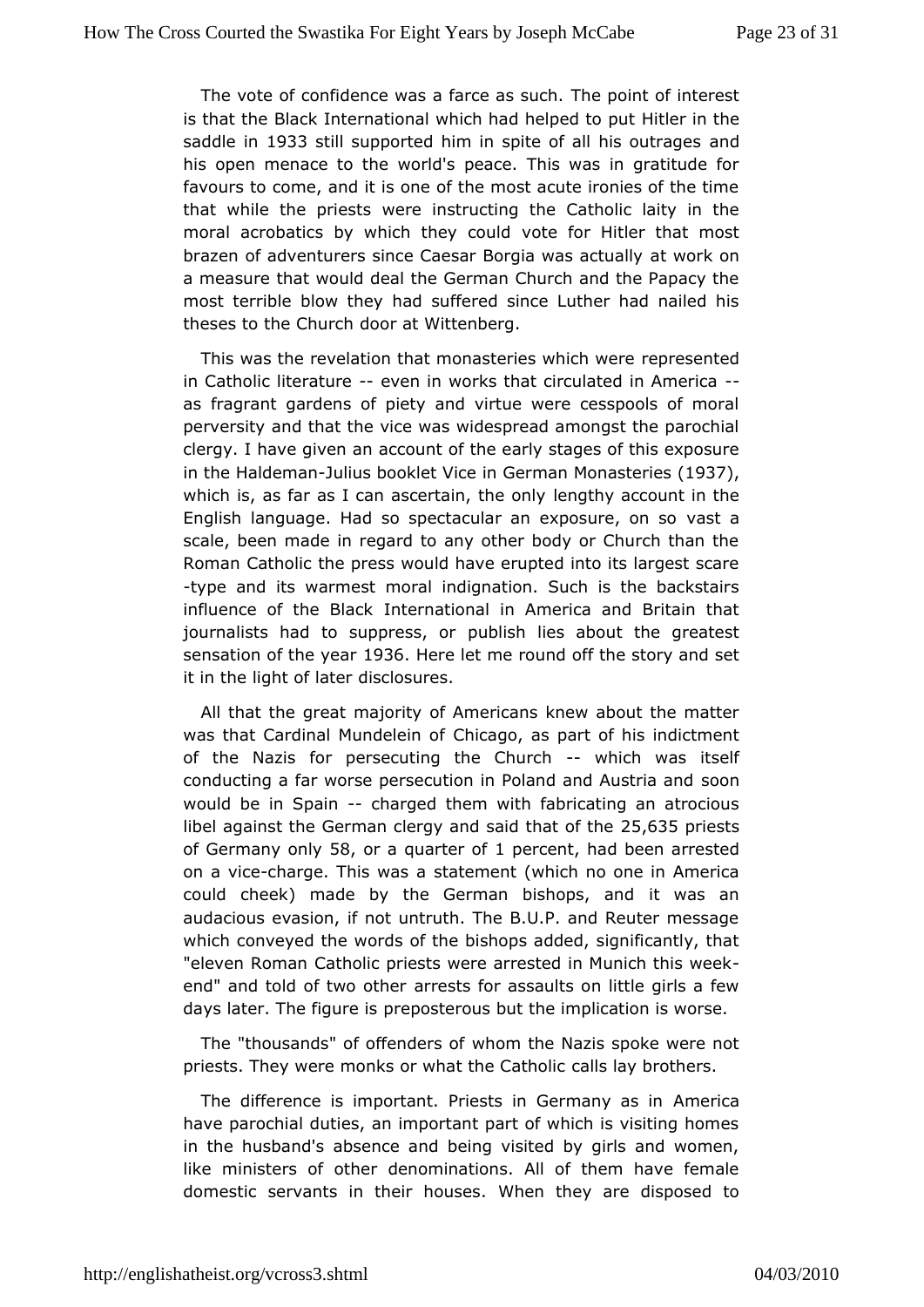violate their vow of chastity they oh potentiam biles, and of this sort of indulgence the German law dakes ano concre than the American law does, as long as they do not seduce m under their charge. Their circumstances do not particularly in them toodomy. It is in the monastic communings, especially lay (or noniest) rothers, who are devoted to teaching and the care of the sick, mentallext cfeet that the pretense of special holiness breaks down. The word "maonthe" chiai madt but popular word, and it is applied to theiserantu Catholic

The large communities and work of charity are particularly recommended in Catholic literature as proof of the Chur inspiration, the wand the nuns number, or numbered, ten's of thousands in Germany. Thbse Foanciscan Order were particularly praised, and the largest domemmunaty of Waldbreitbach, in Westphalia, were described as a holy insti towhich no other religion could show a parallel.

It was just here, Waaldbreitbaeb and other Franciscan communities, that the police gwather bugyevidence at the very time when the bishops were telling to aftohro Hicts etrog and proof was accumulating that these holy places were not comprehensively but revoltingly corrapportessFoartsher seduced for yearsyotuhreg novices who came in. Monks confessed in the wbiot are abow on the holaivess t (when all monks feed and drink most) they reeled along the corridors t chapel and halted in dark corners I have told all that from ownconfessions in court. There is nothing like it in Boccacc Rabelais; anhdadt been going on for an indefinite time. There had been prosecutions the rice minury, but in those days one quickly let the Catholic curtainif fiatlireavgeaailned anything nasty.

One point only must be repeated has equest that the trials of the monks were travesties of justice, tome aBelelvial with trial of the Communists for the burning of the Reichstag, is entirely false. The public is apt to assume this, since the Nazi vari justice netorious and the plain man has no means of checkir statements about GeBmamyen like Mundelein or the German -American priests who assisted himknown at bheat ver. One such priest visited Germany töthees deuttainm 938and lingering in Britain to communicate this personally ascertaing "truth" the British p-reasinsd Catholics, as usual, got replies to him excluded fhoempresshe returned in triumph to America. His verdict was jusMu what delein sabedss than 60 priests in Germany had been prosecutede sath ow at she Nazi fabrication. This priest knew that the German bishops gfor bom is whom he figure admitted the depravity in monasteries's of religi brothershat the Vatican also admitted it by suppressing who provinces of the imrefigularity of conduct, and that the Catholics of Germany fully adimitted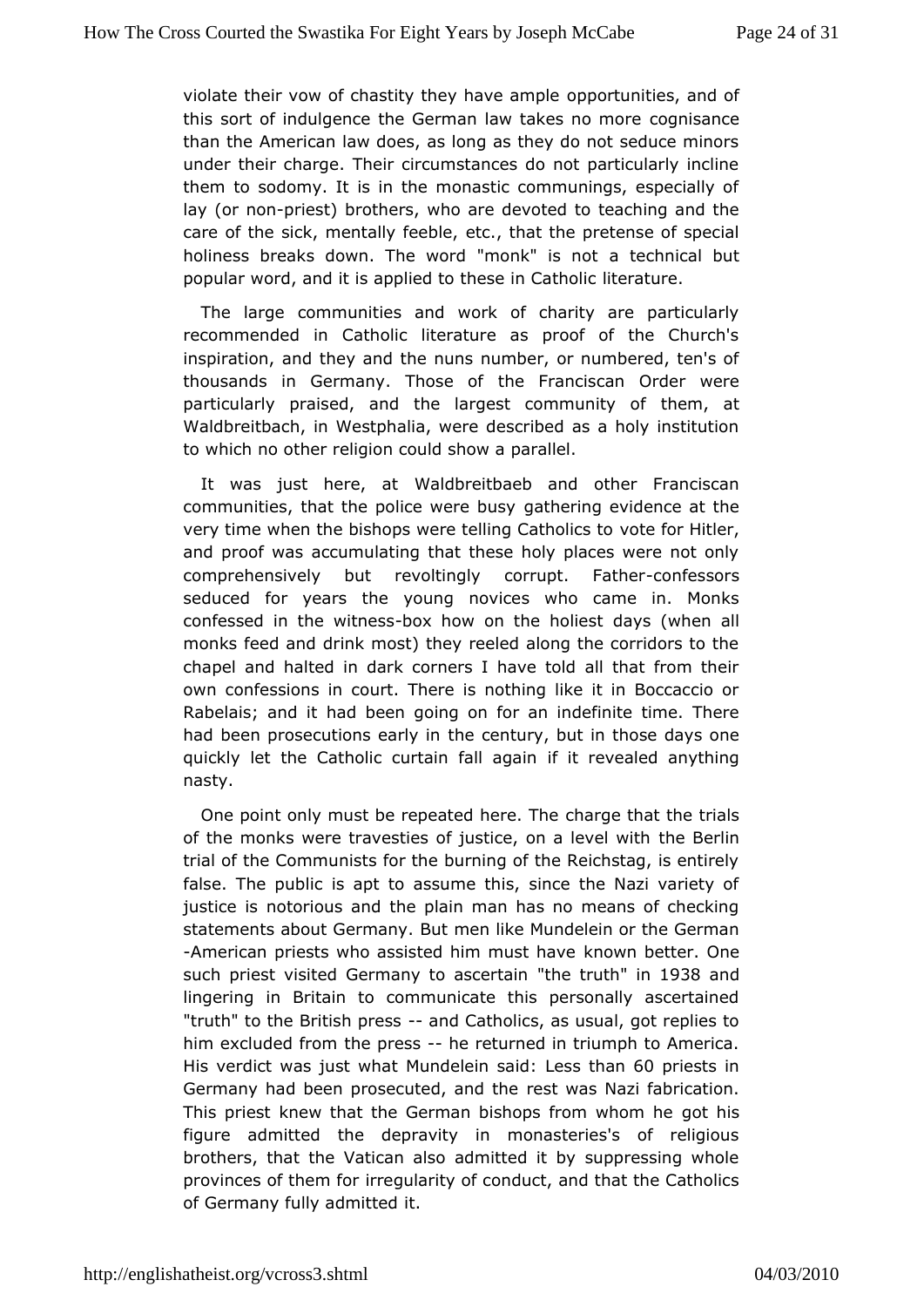There can be very little doubt that Hitler directed to prosecutible. knew that he had in this epidemic of vice a ground that would go veew darin the eyes of Catholics to justify his refusal to Honor the termCs modorideat he had signed. But he also knew that he would give the bishtcopsstar molderens Catholic body bitterly against him instead of winning its su unless such charges were proved beyond cavil. He took care this wadsone.

The arrests and trial's were, in the first place, almost entil the Catholic provinces where these communities are mo numerous and, asprot ved, most vicious; as the small communities in Protestant provioncieiscaalne was tched as in America and Britain. All the fricpialisce changieth the preliminary inquiries and the arrests were Catholics and the predominantly Catholic. Every witness against the monks w. Catholic, annedarly every one of the accused pleaded guilty, blaming the morbid condtinition is the drunkenness that was permitted. The trials were meering alinfot throw in the high courts of the capitals of these Cath(onlocstply  $\circ$  Colomogone, Bonn, Coblentz, and Munich) and were reportheide fdaily in the papers of the provinces, which have three Catholic reader's t nonCatholic; and these papers fully sustained the verdicts admitted to hubilt.

Are these just Nazi al? Not at actions During 936 and 937 I followed the trials in these for applies and y, Catholic papers - chiefthe Koinische Zeitung and the Westfalische Kurier chec by Berlin and Mpuanpehrs, and got the details from them.

They even sometimes rapped the their ates on the knuckle's for trying to gloss over or deny there each of a far the slengthy reports of scores of individual trials of smoonnekts mepsiests of high rank), and even a nun (for-peopulsi)ng Nbog out often of the monks were convicted of sodomy, as were most of priests, thoughe were charged with indecent relations with young girlosown to12 or 13) and were proved by their parishioners to have done this over a pearsd of many

The charge was generally sodomy, and this, as I said, f explains why there were, comparatively, so few priests. Forni is not aomifence in law, and so the priests do not as a rule co under the notice poolitie.

There were a few arrests of zealous priests for attacking government (over the Concordat) in sermons and many prosecution for smugugrlniengicy out of Germany. The police found that the Church used demunuensloomkodnorenerable friars, their holy costumes stuffed with notrestit tion make a the sternly forbidden etxroalmasmagetions or to smuggle money to Rome. But in the overwhelming majority of cases the cha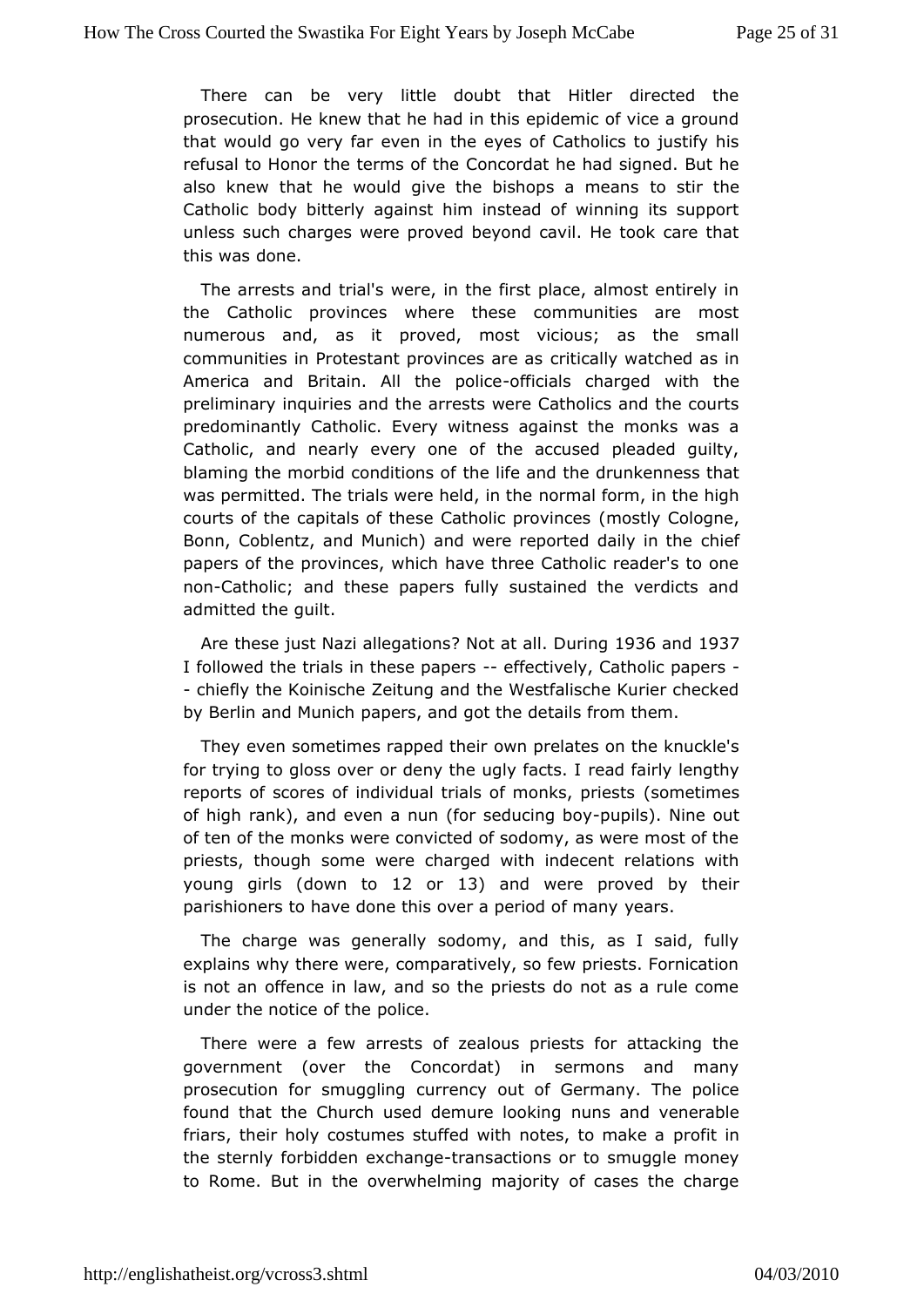was sodomy, and ethe most frequent charge the corruption of young girls. The World Almanascavier 236:

"Up to Octorbie9r38, more tha8n, 000 Catholic moannkos lay brothers had been arrested by Nazzippoof kiiomiatoslOy percenotf the6,000 members of German monasteraies ous charges, inclum himmorality, sedition, breaches of exchange laws, abuse of the pulpit, cofluend tisng without government permission, or failure to fly the Swastick taking on monuments. Fointey monks 176 laybrothers and 21 monaste eymployees were sentenced on immorall 8t8y charges priests were acquited dased without trial."

It is pleasant to find that anp Americation had the courage to print so-mocheritish publication hadjland to get a publisher for-abboothe details are misleading. "Arrested by Nazi officials" does not mean the Gestapo, generally, Cathollicemen and officers. The list of charges is  $m$  is leading because sodcount  $m$  unhabered the others; and the last sentence is particularly unforthen period ver nearly two years in which I followed90 hpeertare ants webore vice, and very few of the accused escaped, and then only in virtue earlier amnesty. Many of these-menkspribsugh of the 400 Franciscan monks of the Westphalian province, who were the first to be arraigned mostly the directing priests and superiors) got secret warning andoufniedy the cany to Rome), which left a disproportion of priests 2t706 monks in the who were arrested. The province was found to be wholly con and the Popoeolished it after a few trialsnon Tanseticion priests who were arrestsed a whered over Germany and only casually mentioned in the presscalses df ctohleected nine tenths again were for vice (boys anhdatidthy eogerlisn), ten was acquitted. Later there were more numerous arrests "sedition" or criticism of the "persecution of the Church".

### Chapter V

# THE POPE CONTINUES TO COURT HITLER

Hitler asrotten speaker: raucous in voice, graceless in gestu and loose inctome position of his speeches. It is not "personal magnetism" that makespownerawith the youther older are mostly driven to his g-athuetrinomeglosef in his genius that is artificially created by years of the annowstmeolsarborate persistent boosting. The most effective speech he ever made on January, 1939 when he replied to the Vatican and world complaint thapersecuted the Church. There was, of course, a fallacy in his argument estionably he wanted to change the Catholic Church in Germany whish selmes eV atican could not possibly accept and of this he said notherong, repuly hires the charge of persecution of religion was effective.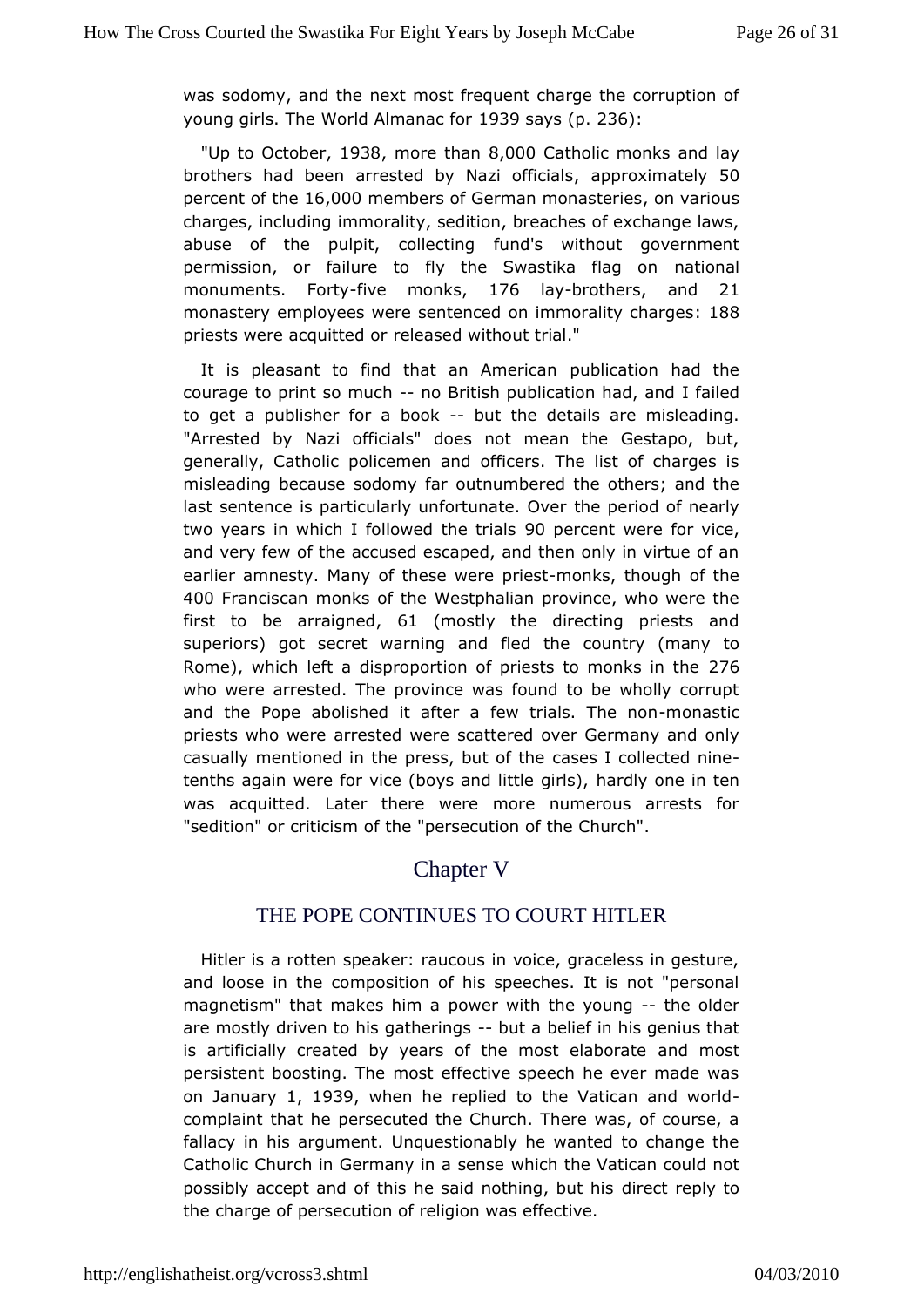TheGerman government has always subsidised the Churches but Hitler had moretthan hed the sub Boed ween933 when he took officænd 1938 it rose from50,000,00Moarks to 500,000,0,00 a year . What was your subsidy to the Churches, he asked of France, Britain, an America? He had never close churchand he left the Roman Church the-orwichlerstnland south and west Germadyew, 500,000,000arks a year from its property alone. (German piaspewseadtike as \$20,000,000,00000 that he asked was that priests should behavehemselves as respectably as other citizens. "Paedera and the corruption hild fren," he said, "are punished by law like other crimes in this stateatrsTho applause in this case expressed the sentiment of practic all Sehren awhyole

And the Black International knew it. In foreign countries dare not stake their case on the question whiculs er the vice were or wenreet genuine. An impartian quireys swould soon settle that. They predeused their censorship of the press to prevent any mention of theeom fours dothe public with a vaque charge of persecution and talk about ursmenoung y alian ged criticizing the Nazis. I cannot speak for the American press far as I could ascertain no British paper even mentioned Sensational trhats were spread 100 bto1938 and then extended to Austria. Was theore selet mial on the part of newspaper men? You know why.

At the atican and in Germany this was clearly recognized. The trials had begun  $an$  dthoef  $M$ ( $a$ 1 $\varphi$ 3 $\varphi$ . After ten trials the Pope suppressed the Westphalian of province in Forean ciscan Order, its largest and richest province, for irsequiawithout precedent in modern times and so grave that only a despe hopeof disarming Hitler can have prompted it. But the trials v on until time lux of foreigners for the Olympic Games made i advisable to suspen  $\mathcal S$  d memof these foreigners might be able to read German and learn how ponroen KAsryoafn blood talked indecency to children under ten on the hosteps, or fa pheedir helpless youths in their hospitals  $\ldots$  sust the ensuing of of with  $260$  friars still in prison awaitthing bisited pusho probably knew how far the search for culprit sowould reach evidence has deen given in court that youths had reported the matter to ecclesiasthcoarlities and been silapproped ched Hitler. The British pressime Apup runst that they had conferred with Hitler on the "conhaerogoeys" agapinisets ts and monks. There were then few coulreages but hundredisceof charges, so we know what they wanted; especially as there nothing pootest against in the fines for smuggling currency.

Next month bishops, now clearly under Pacelli's orders, mad a fresh attempt. On Sept 20th 1936 the Nazionale Zeitung published a copy of a letter from the ebfinant opsit which was to be read in all the Catholic Churchesday. Gletrmany next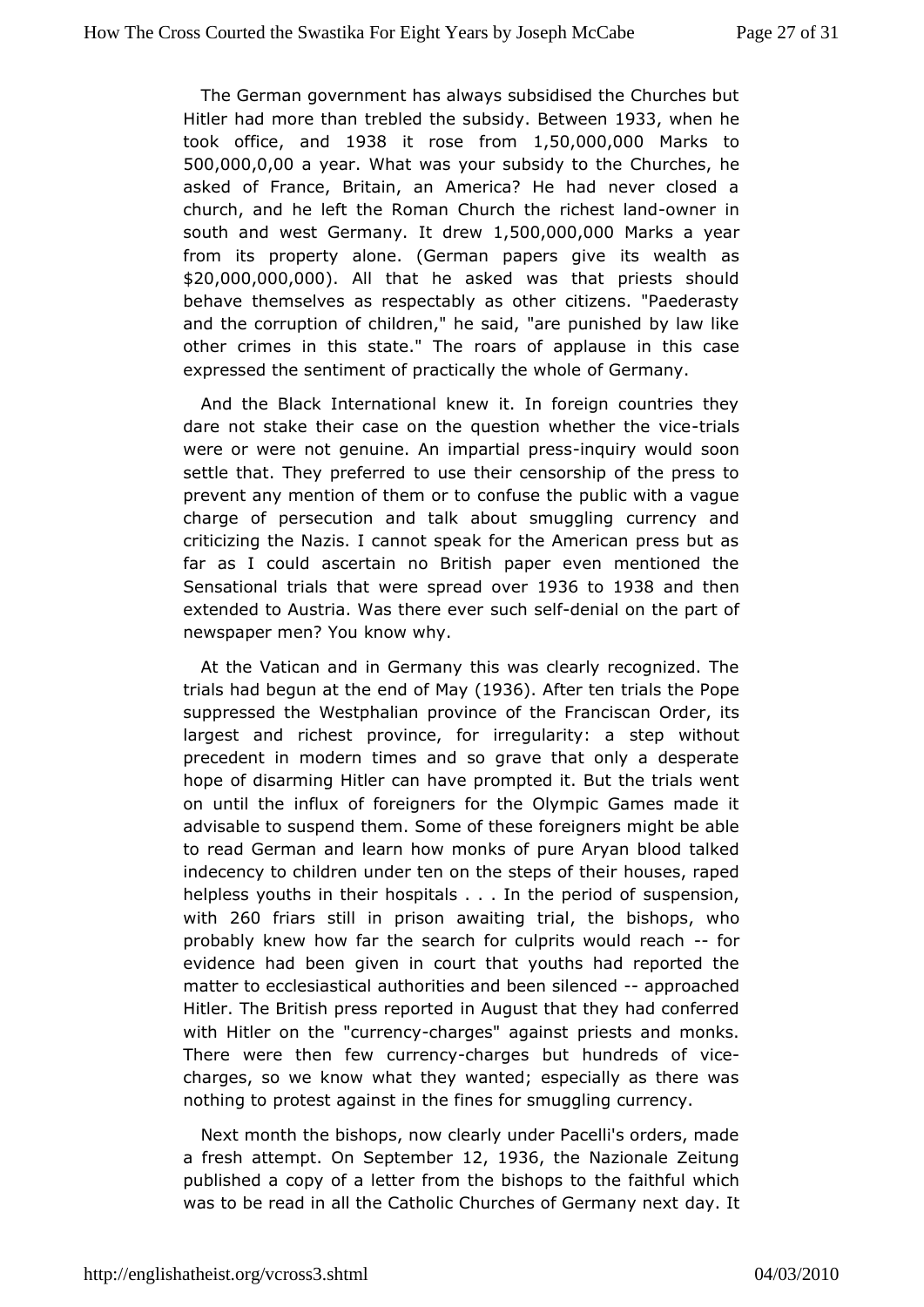trusted that Hitler would bury the past and admit Catholic cooperate in him in the fight agains the assumed threat of wor-Bolsheviswhich shows its sinister hand in Spain, Russia and Mexico.

As they add beat "guns are not enough to fight the Bolshevik danger- a sound leadeicsessary to secure victory," they very clearly wanted Hitler Boolsshues whism in Russia by war and so consecrated his program of aggresstibense Awadrobas of theirs are an echo of words that the Pope had used a few w earlier it is obvious that Pacelli was the author. He had at I the summef1936 matured his program and found: his slogan the extinction of Bolsimevisums sia, Spain, and Mexico. Sometimes to give respectability to a hilis a bapanes and ded --China.

As I have earlier said, the A.Fhis polleafree at being et America to attack Mexico, but it remains true thatwhe wanted the rest of his slogan stands. He was pledged to support the pla aggressive war of Germany, Italy, and Japan, the foulest na onearth.

Hitler ignored the bishops, but Pacelli still pressed. On Nov 4 the Times reported that Mussolini was pressing Hitler to co terms withe Vatican, as this would not only give him more weight in the "clericaw hstate Franco was to set up in Spain but would help him in his deusigmia: on hint at the part the Church would play when the time came the to countery. Mussolini was at this time a practicing Catholhoe once more. A had begun, with the enthusiastic support of the Black Interna hisbrutal campaign in Abyssinia and his hypocritical action Spain.

A weekate (Time, sNovembel r3, 1936) Hitler had a request for an interview Craormdinal Faulhaber. He received him grudgingly and more or less sewcherlythan dardinal put before him the request of the bishops and fasktehde in return control of Catholic education by the Church, the Ministe Educatiownhom, Hitler had invited to be present, advised him refuse. The Chuwcer es he insisted, negligible allies, as they had lost their power oveninndeni's many part of the world."

The offer of the Church was reflusedes anudction of Catholic schools, as -the ively ide the relties alout being a ve a pretext, and associations continued.

Nevertheless Vtaht ecan remained on such terms with Germany that wheim March 937 there was mild rebuke of breaches of the Concordat in a new encyclical and n Mundele hims violent campaign in America, the German government sent complaint to Rome. Catholics boasted that the Vatican refus listen, buhtere was no breach. Indeed, a month later Count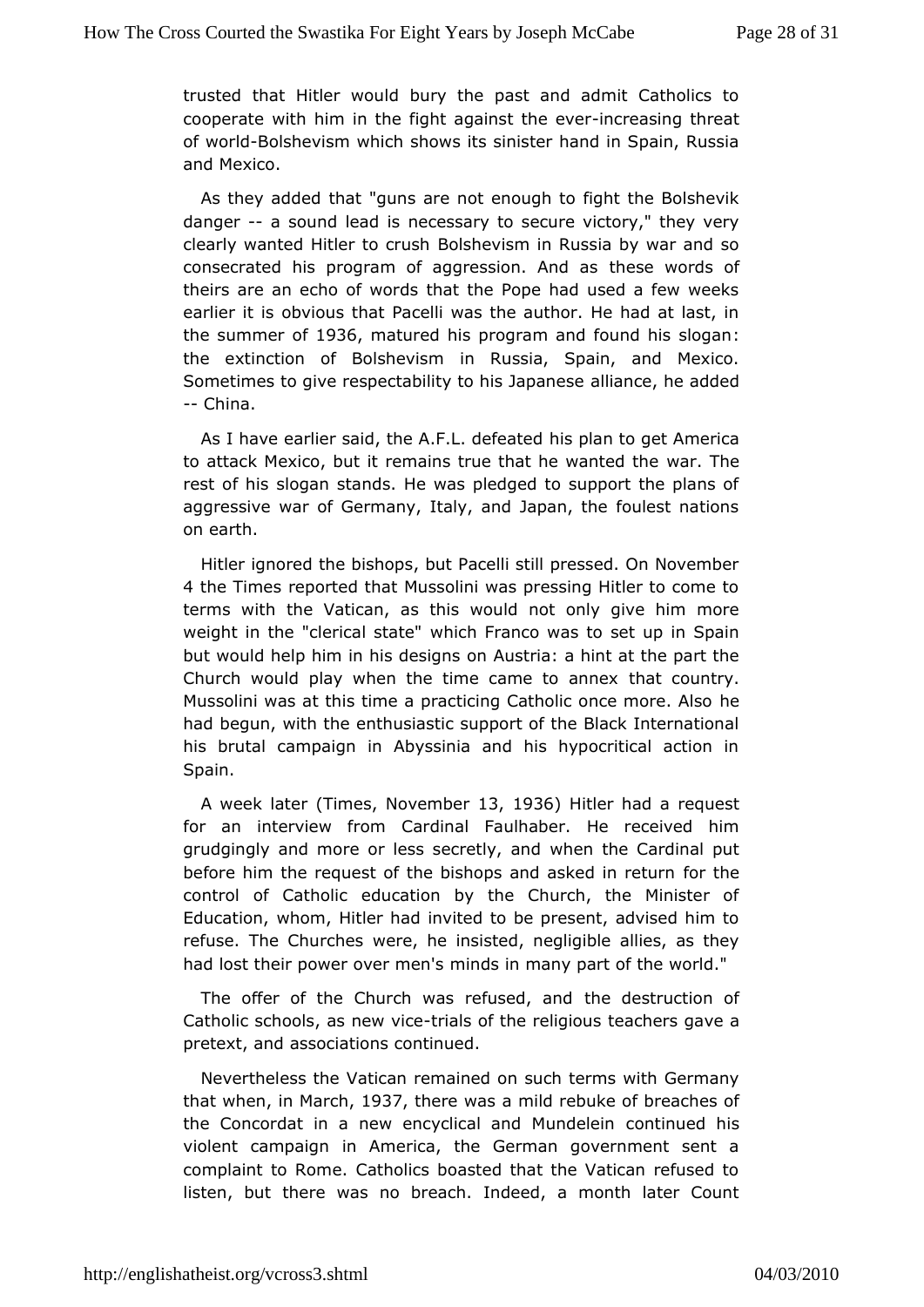Preysing, the arist Cantantoic bishop of Berlin, addressed another appeal to (Hiimless July3, 1937.It is in this that we get the admission of monastic corruthtatonthelt banahop's "do not deny that in certain orders of lay members many had been drawn into a sphere of serious moral perversiti Perhaps onceuld not expect a more strongly worded admission from such a source, bouhtifthe gof responsibility from the priests to the lay brothemsisibe a wet in a These lay brothers of the Franciscan, Confdewthom nearly 0 inone province were arrested for sodomy, were under the direct can articular of the heads of the Order, were periodically examined by representatives ofthose authorities and were in each monastery ruled by a num of priestonks Evidence was given by the brothers in the trials that the epidemic of vbeenhad ported to the authorities in these periodical examinations white a most (on himate character) and no notice had been taken.

There was modification of the Nazi policy. In December the Pope feebly complained atd imass, when they came to him with their Christmas greeting ensecution in Germany. The excuse was, he said, that the Churchponite efser eEdvein the cardinals must have smiled when the aged and not very c headed Pope went on to say that indeed fration" could Say that the Chuervehr interfered in politics. A few month's earlier **help in the Chuerve** had summoned the poweushtoy war the kind of government which the people of Spain and Mireexeibyo chhaodsen and supported at every election: the form of government whi whatever its beginning, had won the support of the entire Ru people, as that world now realizes. At that very moment the Vatican was working wmithrdiet sous allies to change the political form of Spain, had meteowlessely in polities in Austria for years, had given, its beensstangementhef the Abyssinian people, and had helped to establish Fascism in America.

One might have expected that in these circumes the Papacy of the would assert what was left of its moral dignity and abandor dishonouring opportunism that had characterised its relations the brut blazis since 32 On the pretty theory of the Papacy which is put befowent the lits duty was to denounce the crimes of Nazi Germany and the menace orto blieits naked ambition and let German Catholics take such to huenishment from criminals as Catholics are supposed to endure with heroism  $\overline{a}$ than bothe knee to iniquity.

It may be objected that at the most we acahlia cucluse was entirely responsible for the policy of the astenile Pontiff, error of judgment in a grave dilemma. That would be misrepresentation of osition. He clung to his German, Italian, and Japanese allies, ntoot savinegity persecution from Catholics in their dominionenned we must remember that reven in this the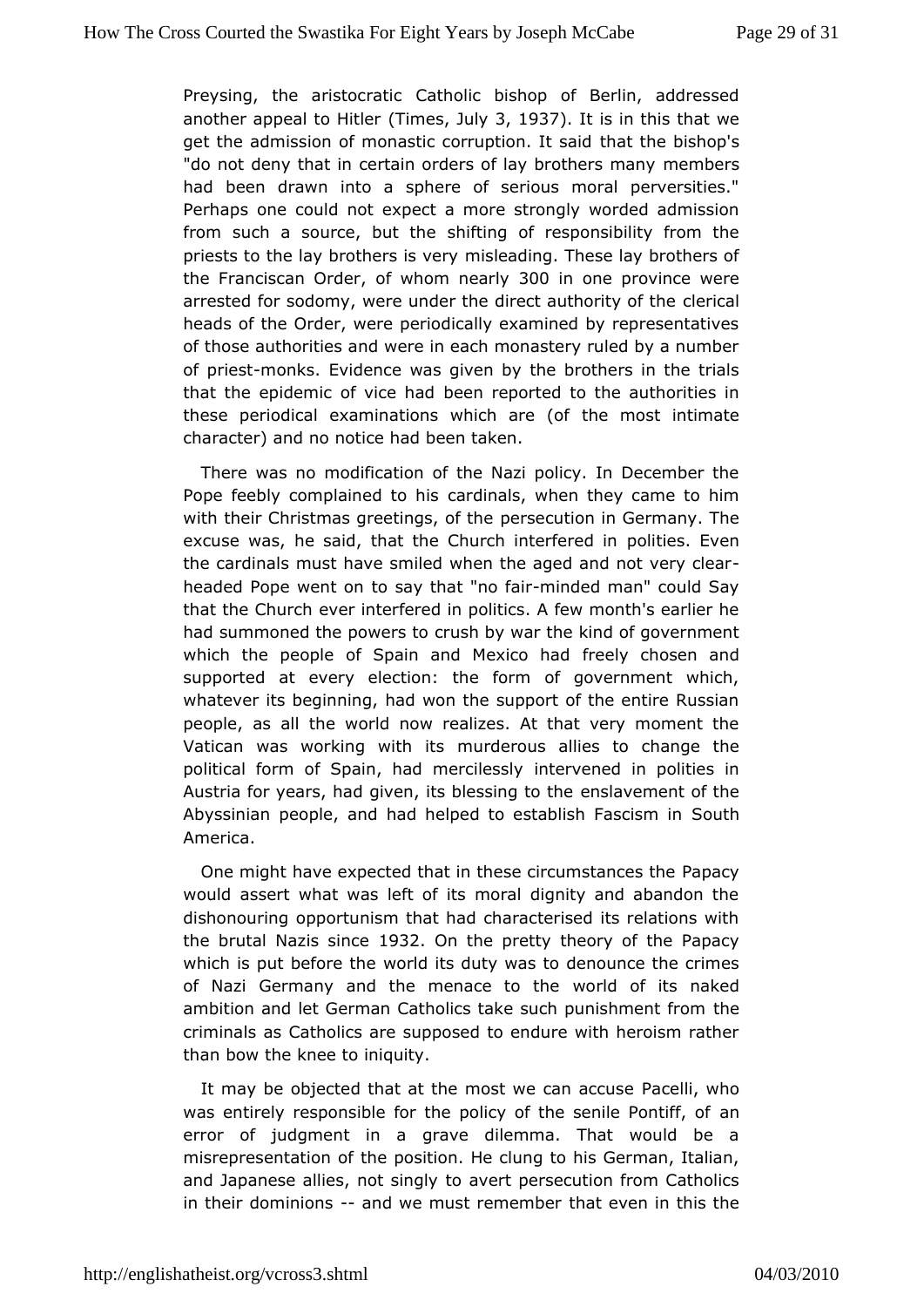real concern of the Black International misemtheersloss of under the strainut because his policy coincided with theirs. Whenthe time comes for China to recover its territory, as it so must come if ptohiss on is to be got out of the veins of the world Roman Catholic influethee Fian East will be very justly restricted. The Vatican has inpreedigeevolabily self to the Japanese bully. in Italy it is not less fithmelysuppledgted to of Mussolini. What Cardinal Hinsley said, that their Mussolini fall "cause of G-oodf" the Black Internatiahlasl, remains true. Socialism would get control of Italy, and the time has gone t triumphademocrats to handle with kid gloves the reactionar elements that have bs bed whenever they temporarily recovered power; besides that Faisnedisstpletrasing bilse to the Pope's fantastic plan of a great blCcad hooflip Ebawsecriss tto offset the influence of the democracies, or their rich Cat minorities, in the Church.

And beyond all this is the inCohispoeh sable need of a Fascist atmosphere in any state influoruind is this to have shown, the apparent progress of the Coheum ochcrian ciseus ch as America and Britain is a fallacy. Not only dofes it lose ins advancing if the birth rate is taken into account, but migration frombackward Catholic countries is the adequate explanation the apparent press. In France, where there has been no suc immigration on a largehe cmake mbership of the Church fell in 30 years fr 30,000,000 abo 5to 00,000 hen(in 1871 the country became a democracy; and it was the same in Italy Spain as long as they were democracies. There is not a single exception to lahwe that free discussion is fatal to the Roman system. Its effect is moditelleyd in America and Britain by the conspiracy of the Black Internantion adatto editors, publishers, booksellers, librarians, etc., laaw dthab. drastic Catholics shall not read critics of the Church.

Hence in Germaapplicy that is purely ecclesiastical and take no account of moral and osside tations has to cling at all cost and in spite of all rebuffsotodits armomon the hostility of the Nazis and helping to maintain the eonthinthesower. rebuffs and the policy of appeaseme@h coonttoibtested 1938 the Volkischer Beobachter, a recognized Nazi organ, sa "We are armed to to the battle against Catholicism to the point of total annihiVation osecutions multiplied, and the Nazis called for, and would pthe issentifive suppression of all Catholic schools in Bavaria. And rewheimhebe Catholic influence in America could, by getting the onse antendal facts from the American public, represent this as a piece of wa persecution of religion, every German knew that it was done c groundudicially established in hundreds of cases, that the m respecter Catholaichers, the brothers who were vowed to chastity and asceticism, wereandorcopituptors. The